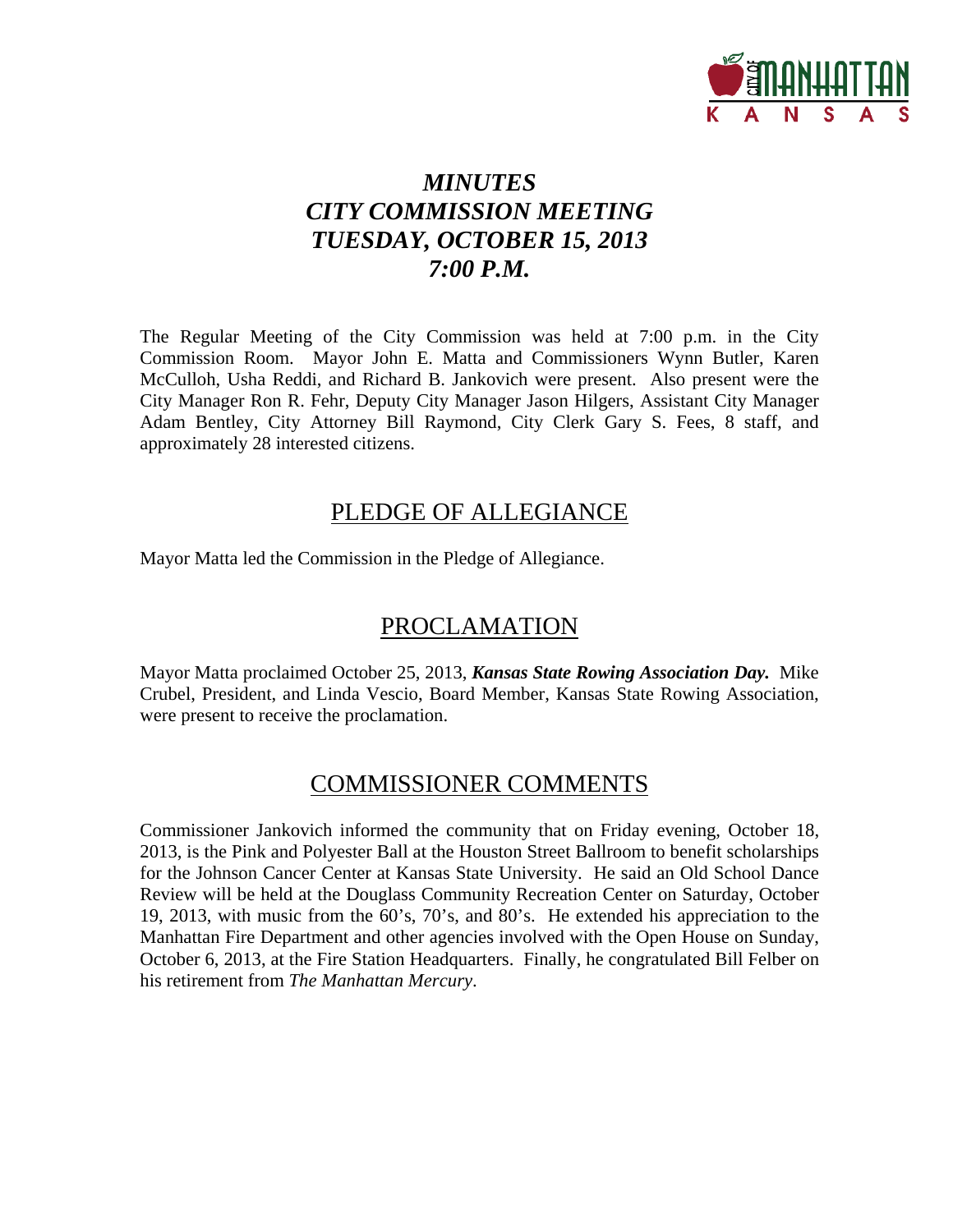# COMMISSIONER COMMENTS *(CONTINUED)*

Commissioner Reddi stated that the Manhattan Area Chamber of Commerce has a Small Business Council meeting once a month on Wednesday's from 7:15 a.m. to 8:30 a.m., and encouraged small business owners in Manhattan to attend and to contact the Manhattan Chamber of Commerce for additional information. She also stated that it is Ada Lovelace Day. Ms. Lovelace is known to be the first woman to write the first computer program. Commissioner Reddi also mentioned to remember what women have given to science.

Commissioner McCulloh informed the community that the Riley County Senior Center would be hosting a Soup Supper on Thursday, October 24, 2013, with soups donated from area restaurants and that there would also be a silent auction with gift baskets. She thanked the Sunset Zoo, Flint Hills Discovery Center, and the Manhattan Area Chamber of Commerce for donating basket items on things to do in Manhattan.

## CONSENT AGENDA

(\* denotes those items discussed)

#### **MINUTES**

The Commission approved the minutes of the Regular City Commission Meeting held Tuesday, October 1, 2013.

#### **CLAIMS REGISTER NO. 2742**

The Commission approved Claims Register No. 2742 authorizing and approving the payment of claims from September 25, 2013, to October 8, 2013, in the amount of \$3,536,439.79.

#### **LICENSE**

The Commission approved an annual Cereal Malt Beverage On-Premises License for Happy Valley, 2307 Tuttle Creek Boulevard Suite A.

#### **ORDINANCE NO. 7041 – ESTABLISH – MCDONALD'S TRANSPORTATION DEVELOPMENT DISTRICT**

The Commission approved Ordinance No. 7041 establishing the McDonald's Transportation Development District (TDD).

#### **ORDINANCE NO. 7042 – LEVY – 2014 AGGIEVILLE BUSINESS IMPROVEMENT DISTRICT SERVICE FEES**

The Commission approved Ordinance No. 7042 continuing the establishment of the Aggieville Business Improvement District and levying Business Improvement Service Fees for the year 2014, on businesses located within the District.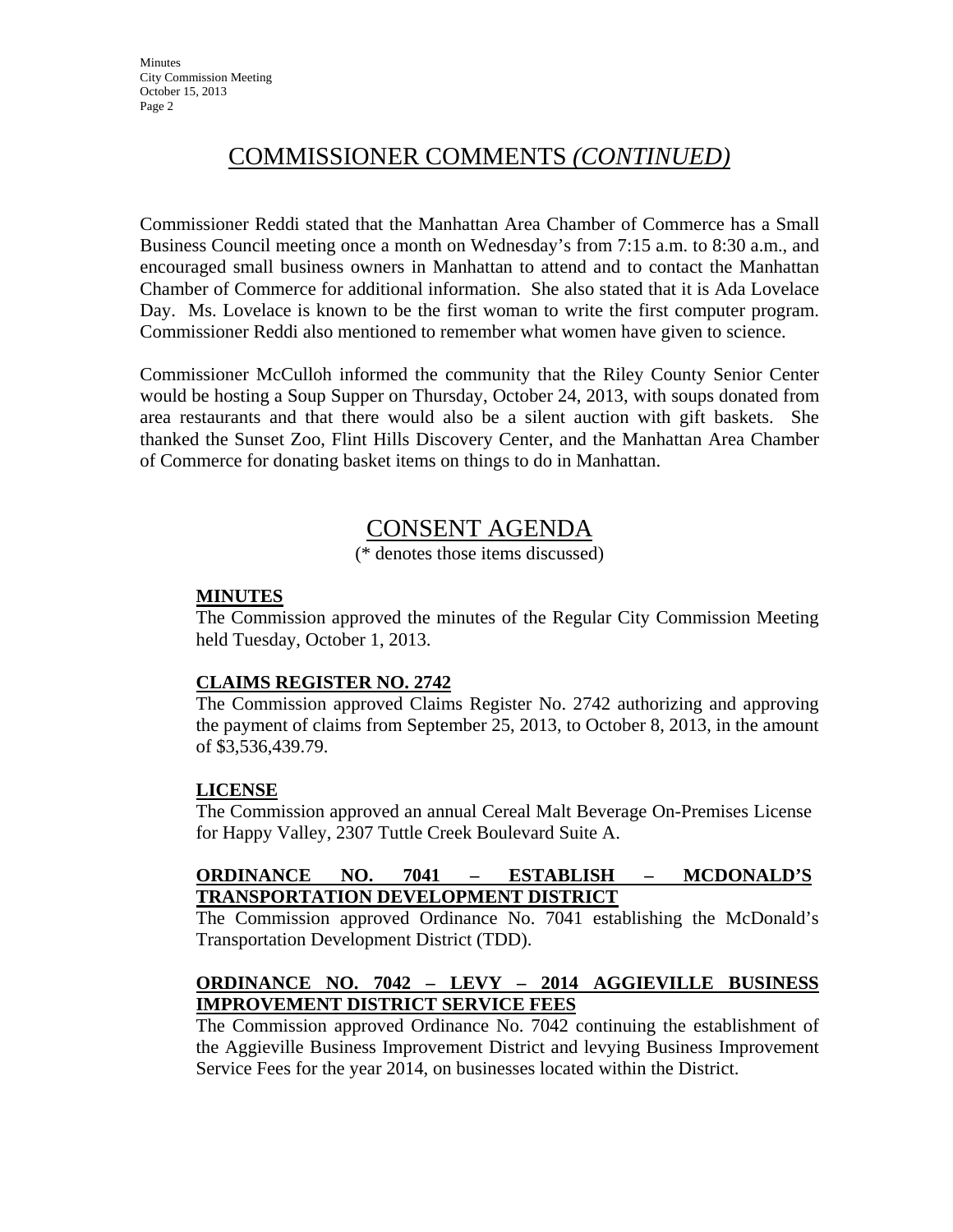### **ORDINANCE NO. 7043 – LEVY – 2014 DOWNTOWN BUSINESS IMPROVEMENT DISTRICT SERVICE FEES**

The Commission approved Ordinance No. 7043 continuing the establishment of the Downtown Business Improvement District and levying Business Improvement Service Fees for the year 2014, on businesses located within the District.

#### **ORDINANCE NO. 7044 – AMEND FINAL DEVELOPMENT PLAN – LOT 1, FIRST NATIONAL BANK CENTER COMMERCIAL PUD**

The Commission approved Ordinance No. 7044 amending Ordinance No. 3947 and the Final Development Plan of Lot 1, First National Bank Center Commercial Planned Unit Development, generally located northwest of the intersection of Denison Avenue and Claflin Road, based on the findings in the Staff Report *(See Attachment No. 1)*, with the six conditions of approval recommended by City Administration and the Planning Board.

### **\* ORDINANCE NO. 7045 – REZONE – MANHATTAN AREA TECHNICAL COLLEGE**

Commissioner Jankovich abstained on the item due to a conflict of interest.

The Commission approved Ordinance No. 7045 rezoning Manhattan Area Technical College, generally located between Seth Child Road, Wreath Avenue, Lundin Drive, and Dickens Avenue, from R, Single-Family Residential District, to U, University District, based on the findings in the Staff Report *(See Attachment No. 2)* and the recommendation of the Planning Board.

#### **ORDINANCE NO. 7046 – ISSUE TEMPORARY NOTES – OLD BIG BLUE STORMWATER IMPROVEMENTS, PHASES III AND IV (SM1106)**

The Commission approved Ordinance No. 7046 issuing temporary notes for the Old Big Blue Stormwater Improvements, Phases III and IV, (SM1106) to pay for a portion of the City's share of the project.

### **CHARTER ORDINANCE NO. 53 – ASSESS TECHNOLOGY FEE – MUNICIPAL COURT COST**

The Commission approved Charter Ordinance No. 53 creating a pro technology fee assessment against defendants in all municipal court cases, with the exception of parking violations.

### **PUBLIC HEARING – VACATE DRAINAGE EASEMENT – LOTS 74-76, GRAND MERE VANESTA, UNIT 3**

Mayor Matta opened the public hearing.

Hearing no comments, Mayor Matta closed the public hearing.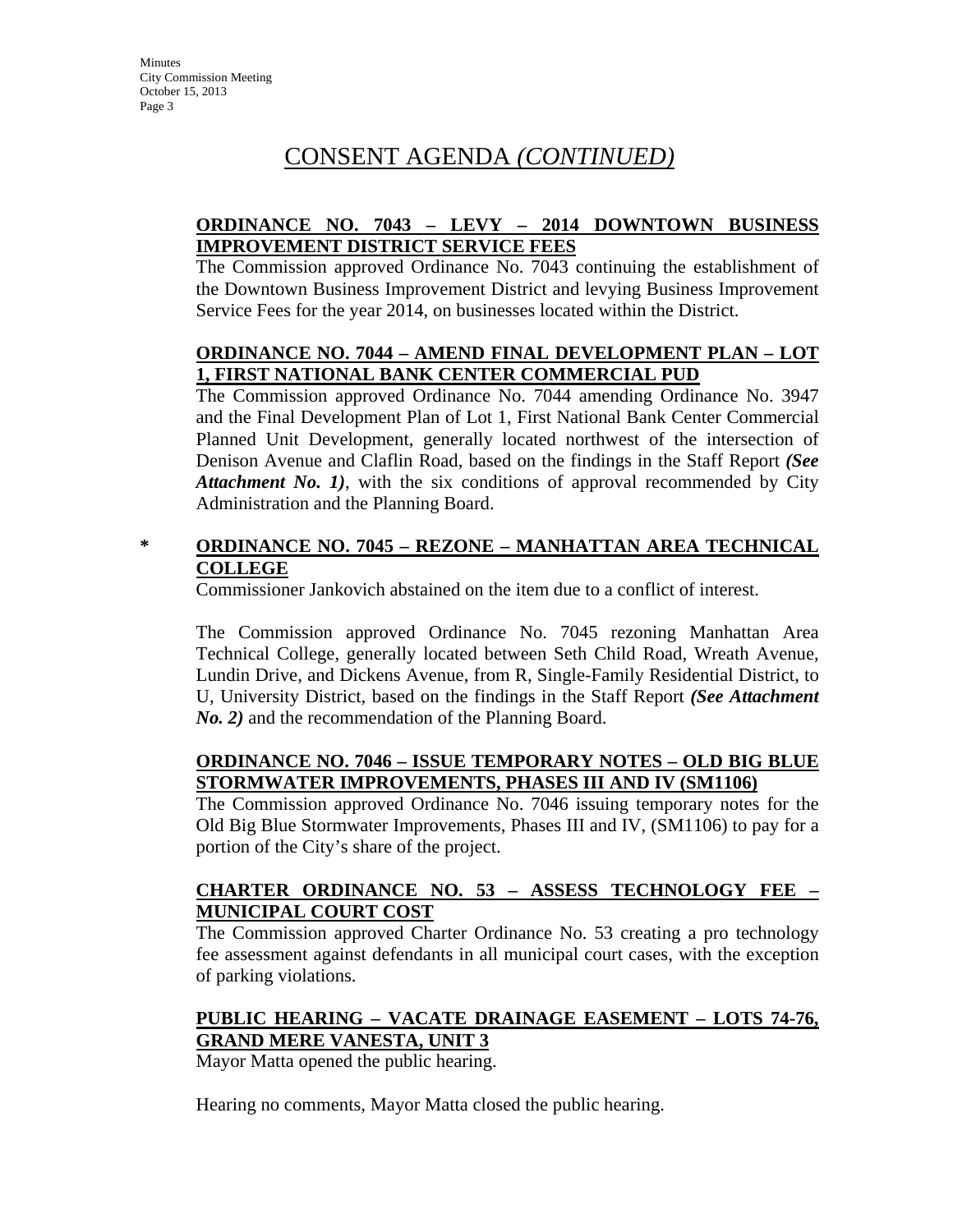#### **FIRST READING– VACATE DRAINAGE EASEMENT – LOTS 74-76, GRAND MERE VANESTA, UNIT 3**

The Commission approved the first reading of an ordinance vacating the drainage easement on Lots 74-76, Grand Mere Vanesta, Unit 3, and accepted a new utility easement on Lots 74-76, Grand Mere Vanesta, Unit 3.

#### **\* RESOLUTION NO. 101513-A – SET DATE TO SELL BONDS – GENERAL OBLIGATION BONDS (SERIES 2013-A)**

Commissioner McCulloh highlighted additional information on the items being bonded with General Obligations Bonds and dedicated revenue streams to repay the bonds.

The Commission approved Resolution No. 101513-A setting November 19, 2013, as the date to sell \$6,590,000.00 in general obligation bonds (Series 2013-A).

#### **FIRST READING – ISSUE – GENERAL OBLIGATION BONDS (SERIES 2013-A)**

The Commission approved first reading of an ordinance issuing \$6,590,000.00 in general obligation bonds (Series 2013-A).

#### **REQUEST FOR PROPOSALS – DISPOSE – 402 BLUEMONT AVENUE**

The Commission authorized City Administration to advertise a Request for Proposals for the disposition of 402 Bluemont Avenue.

#### **REQUEST FOR QUALIFICATIONS – CONSTRUCTION ENGINEERING SERVICES – US 24/LEAVENWORTH STREET INTERSECTION IMPROVEMENTS (ST1207)**

The Commission authorized City staff to advertise a Request for Qualifications (RFQ) for Construction Engineering Services for the US 24 Highway and Leavenworth Street Intersection Improvement Project (ST1207).

#### **CHANGE ORDER NO. 1 – MILLER RANCH, UNIT 5 – STREET IMPROVEMENTS (ST1211)**

The Commission approved Change Order No. 1 for Miller Ranch, Unit 5, Street Improvements (ST1211), resulting in a net increase in the amount of \$185,640.00 (+21.1%) to the contract with Bayer Construction Inc., of Manhattan, Kansas, for the removal of excess soil.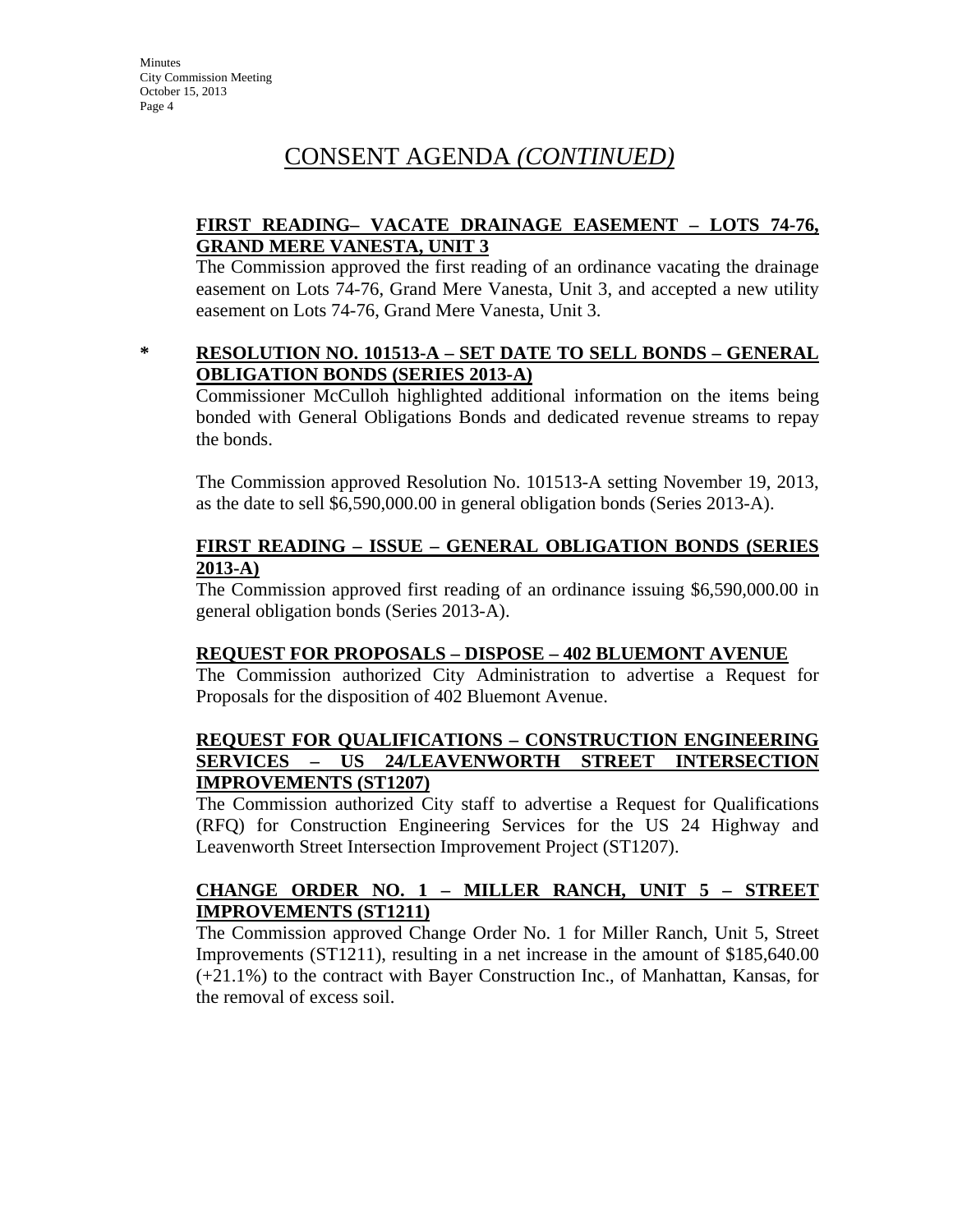#### **AWARD CONTRACT – LEE MILL HEIGHTS, UNIT 4, PHASE 4, AND UNIT 5 – WATER (WA1315), SANITARY SEWER SS1313), AND STREET (ST1317) IMPROVEMENTS**

The Commission accepted the Engineer's Opinion of Probable Cost in the amount of \$361,839.00; awarded a construction contract in the amount of \$327,685.22 to J & K Contracting, of Junction City, Kansas; and authorized the Mayor and City Clerk to execute the contract with J & K Contracting for the Lee Mill Heights, Unit 4, Phase 4, and Unit 5, Water (WA1315), Sanitary Sewer (SS1313), and Street (ST1317) Improvements.

#### **AWARD CONTRACT – NORTHLAKE ADDITION, UNIT 1, WATER (WA1313), SANITARY SEWER (SS1311), AND STREET (ST1314) IMPROVEMENTS**

The Commission accepted the Engineer's Opinion of Probable Cost in the amount of \$415,624.50 for the Base Bid and \$15,000.00 for Alternate #1, for a total amount of \$430,624.50; awarded a construction contract to J & K Contracting, of Junction City, Kansas; and authorized the Mayor and City Clerk to execute the contract with J & K Contracting in the amount of \$396,637.70 (381,637.70 for the Base Bid and \$15,000.00 for Alternate #1) for the Northlake Addition, Unit 1, Water (WA1313), Sanitary Sewer (SS1311), and Street (ST1314) Improvements.

#### **AWARD CONTRACT – SCENIC MEADOWS, UNIT THREE, PHASE II – STREET (ST1006) AND STORMWATER SM1303) IMPROVEMENTS**

The Commission accepted the Engineer's Opinion of Probable Cost in the amount of \$631,842.05; awarded a construction contract to J & K Contracting, of Junction City, Kansas; and authorized the Mayor and City Clerk to execute the contract with J & K Contracting in the amount of  $$500,029.25$  for the Scenic Meadows, Unit Three, Phase II, Street (ST1006) and Stormwater (SM1303) Improvements improvements.

#### **AGREEMENT – CONCESSION BEVERAGES**

The Commission authorized the Mayor to execute an Agreement with Pepsi-Cola Bottling Company of Manhattan to provide concession beverages to the City of Manhattan Parks and Recreation Department facilities for a period of five years (2014-2018).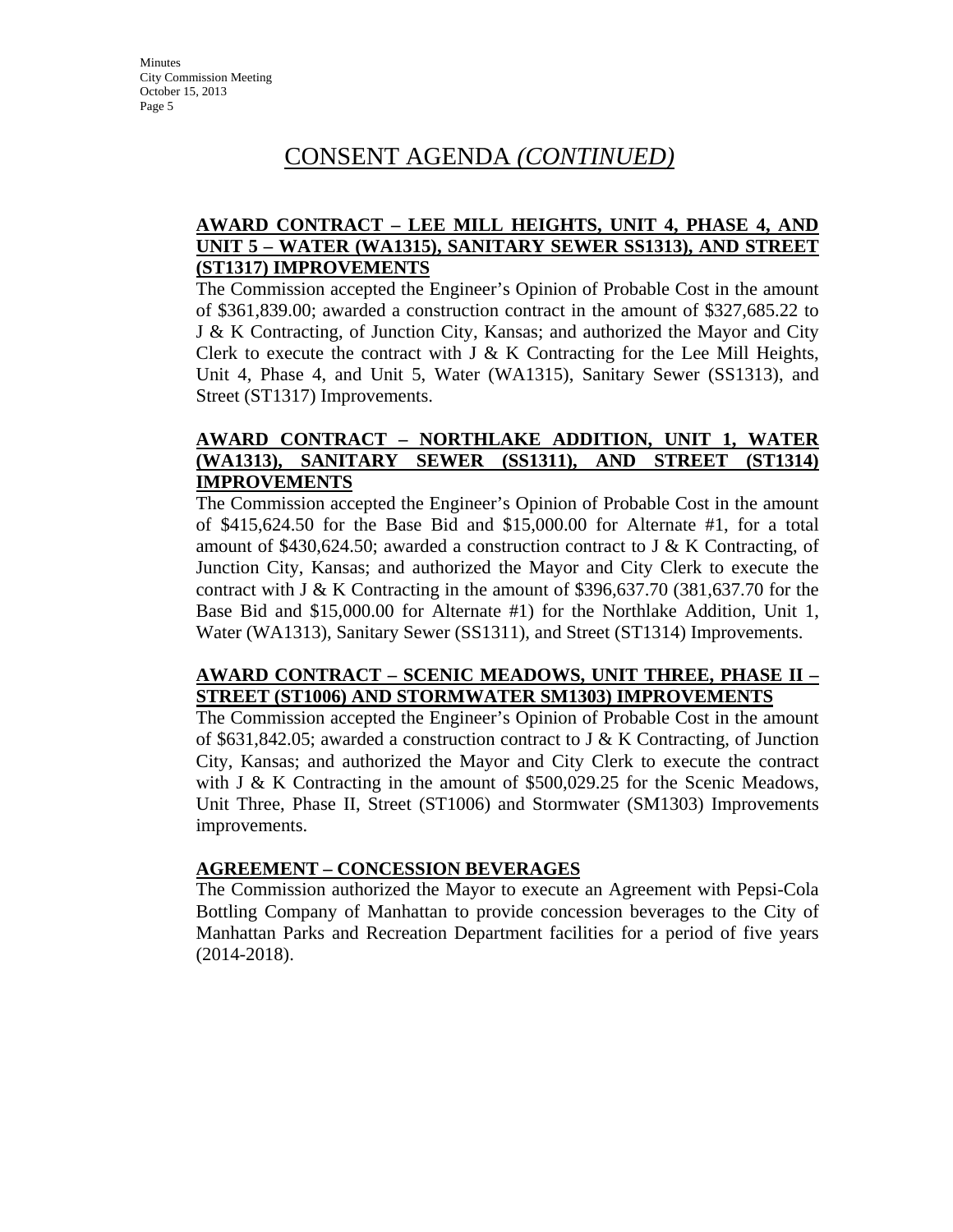#### **AGREEMENT – THIRD PARTY ADMINISTRATION SERVICES – GROUP HEALTH/DENTAL/VISION PLAN AND SECTION 125 PLAN**

The Commission accepted the Selection Committee's recommendation, and authorized the Mayor to execute an agreement with FMH/CoreSource, of Overland Park, Kansas, to provide Third Party Administration services for the City's selffunded Health/Dental/Vision Plan and Section 125 Cafeteria Plan and to obtain stop-loss insurance for the 2014 plan year.

#### **EXTENSION – THIRD PARTY ADMINISTRATION SERVICES – GROUP HEALTH/DENTAL/VISION PLAN AND SECTION 125 PLAN RUN-OUT CLAIMS**

The Commission authorized an extension to the contract with Harrington Health, of Wichita, Kansas, to administer run-out claims incurred prior to January 1, 2014, for the same administrative fees as the current Plan year.

#### **AGREEMENT – THIRD PARTY ADMINISTRATION SERVICES – WORKERS' COMPENSATION**

The Commission accepted the Selection Committee's recommendation and authorized the Mayor to execute an agreement with Thomas McGee L.C., of Kansas City, Missouri, to provide Third Party Administration services for the City's self-funded Workers' Compensation program and to obtain stop-loss insurance for the 2014 plan year.

#### **BOARD APPOINTMENTS**

The Commission approved appointments by Mayor Matta to various boards and committees of the City.

#### *Bicycle Advisory Board*

Re-appointment of Michael Wesch, 2041 Plymouth Road, to a three-year At-Large term. Mr. Wesch's term will begin November 1, 2013, and will expire October 31, 2016.

#### *Historic Resources Board*

Re-appointment of L. Dea Brokesh, 3005 Wilson Drive, to a three-year Landscape Architect term. Ms. Brokesh's term begins immediately, and will expire April 30, 2016.

#### *Partner City Advisory Committee*

Appointment of Dolly Anderson, 2818 Kelly Drive, to a three-year term. Ms. Anderson's term begins immediately, and will expire August 31, 2016.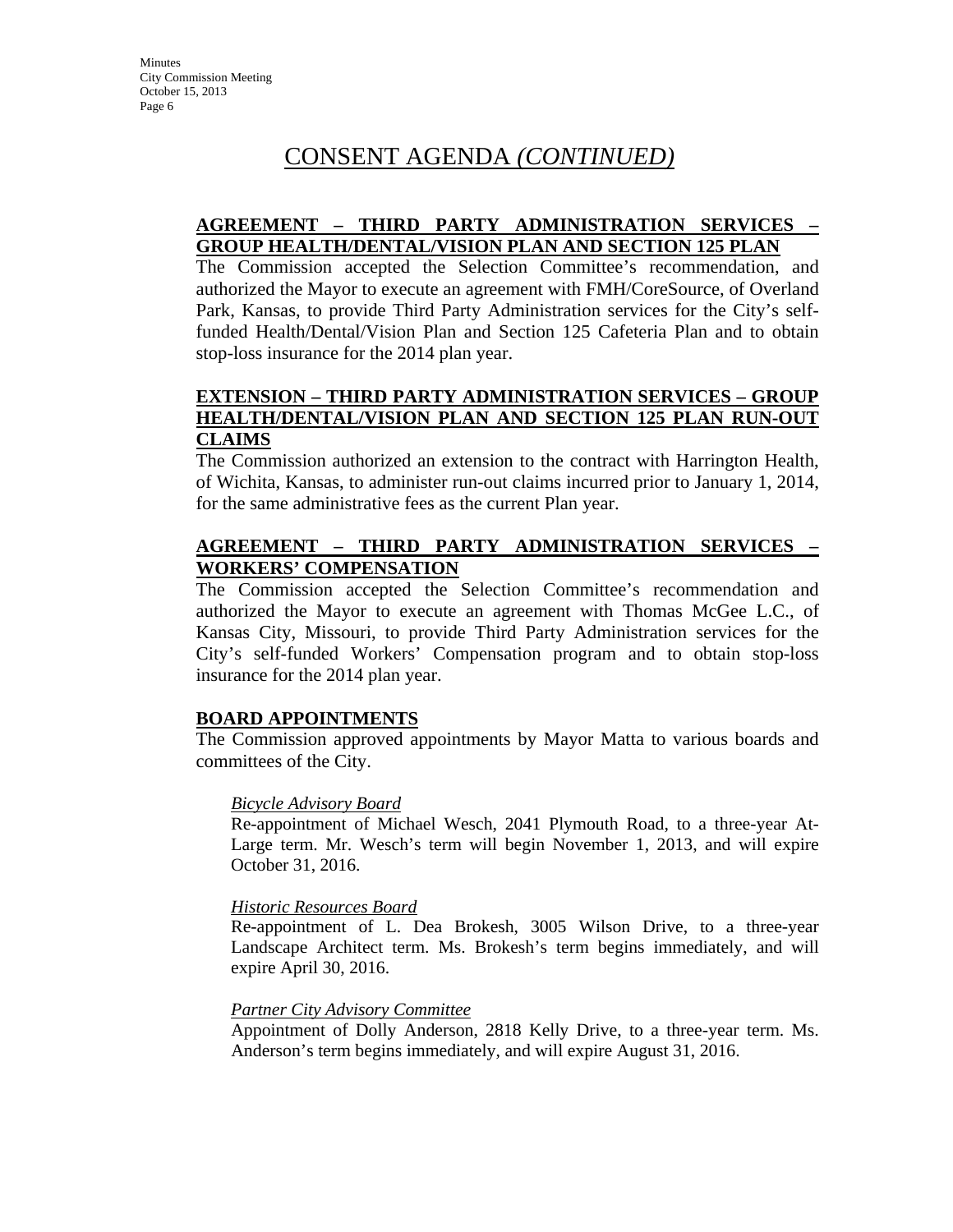## CONSENT AGENDA *(CONTINUED)*

#### **BOARD APPOINTMENTS** *(CONTINUED)*

*Special Alcohol Funds Advisory Committee*

Appointment of Katie Bunker, 4388 Aspen Drive. Ms. Bunker's term begins immediately, and will expire June 30, 2015.

After discussion, Commissioner Jankovich moved to approve the consent agenda. Commissioner McCulloh seconded the motion. On a roll call vote, motion carried 5-0, with the exception of Item G, ORDINANCE NO. 7045 – REZONE – MANHATTAN AREA TECHNICAL COLLEGE, which carried 4-0-1, with Commissioner Jankovich abstaining on the item.

# GENERAL AGENDA

#### **DESIGN CONTRACT - RENOVATION OF CITY (PEACE MEMORIAL) AUDITORIUM AS WELL AS ALTERNATIVES FOR ADDING THE PARKS AND RECREATION OFFICES AT CITY HALL (SP1206, CIP #RC020P)**

Jason Hilgers, Deputy City Manager, provided background information and an overview of the scope and proposed design contract with Bruce McMillan AIA, Architects, P.A.

Bruce McMillan, Bruce McMillan AIA, Architects, P.A., responded to questions from the Commission regarding the item and fee structures obtained from consultants. He provided additional information regarding the stage evaluation to be conducted by David L. Adams & Associates, from Denver, Colorado, and approximate costs. He highlighted the scope to be addressed as outlined in his letter dated September 24, 2013, for the Parks and Recreation Office renovation and City Auditorium expansion project. He provided clarification on the items to be addressed in the scope of work highlighted in his letter, to include: 1) provide for Parks and Recreation offices adjacent to or attached to City Hall, presumably on the west and south sides of the Auditorium and investigate other options within City Hall for incorporation of the offices; 2) provide for retention of Peace Memorial Auditorium in its current or acceptably increased configuration with upgrades to heating, air conditioning, electrical, plumbing, stage amenities, lighting, sound, acoustics, flooring, finishes, seating, draperies, etc.; and, 3) address the Auditorium lobby as an appropriate recognition to settlers of the Manhattan area and members of the armed forces from Manhattan who served our country.

After comments from the Commission, Bruce McMillan, Bruce McMillan AIA, Architects, P.A., responded to additional questions from the Commission and stated that the scope and options can be revised to meet the needs of City staff and the Commission.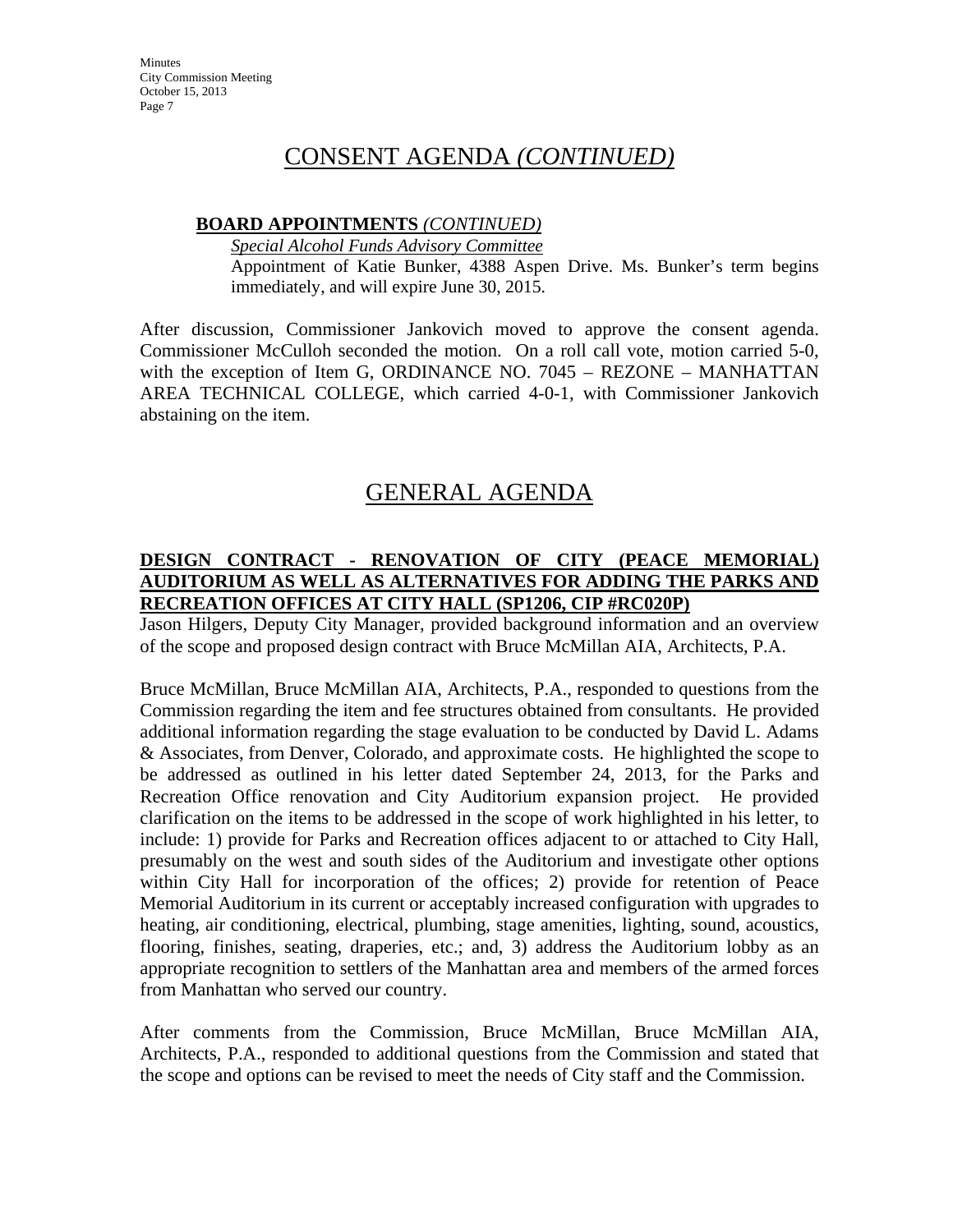# GENERAL AGENDA *(CONTINUED)*

#### **DESIGN CONTRACT - RENOVATION OF CITY (PEACE MEMORIAL) AUDITORIUM AS WELL AS ALTERNATIVES FOR ADDING THE PARKS AND RECREATION OFFICES AT CITY HALL (SP1206, CIP #RC020P)** *(CONTINUED)*

After discussion of goals and priorities of the Commission for this proposed project, Jason Hilgers, Deputy City Manager, responded to questions from the Commission regarding the potential cost savings and efficiencies that would be achieved in moving Parks and Recreation Administrative offices to City Hall. He distributed the initial report to the Commission provided by Bruce McMillan AIA, Architects. He then responded to questions from the Commission.

After additional discussion and comments from the Commission, Bruce McMillan, Bruce McMillan AIA, Architects, P.A., responded to additional questions from the Commission regarding the project scope and projects. He then provided additional information on the item and work completed to-date.

Jason Hilgers, Deputy City Manager, provided additional information on the scope and architect fee being proposed.

Commissioner Jankovich stated that the number one priority is to bring Parks and Recreation offices to City Hall without exceeding the initial budget. He asked about the status of the private fundraising efforts that were brought up for the stage improvements during public comment at the September 3, 2013, City Commission meeting.

After additional discussion and comments from the Commission, Bruce McMillan, Bruce McMillan AIA, Architects, P.A., responded to questions from the Commission regarding adding on to the existing building at City Hall, renovating within the existing building, and provided clarification on the scope being proposed. He informed the Commission that the proposed design contract is exactly what was requested from the Commission at the September 3, 2013, City Commission meeting.

Jason Hilgers, Deputy City Manager, responded to questions from the Commission and provided clarification on the scope being proposed. He stated that this project is not official until the City awards a contract and starts construction. He said there is a lot to consider by the governing body before construction is authorized and that additional information will be brought back to the Commission. He stated that even at final design, the Commission will have the discretion to decide what is being constructed.

After additional discussion of the Commission, Mayor Matta asked for public comment.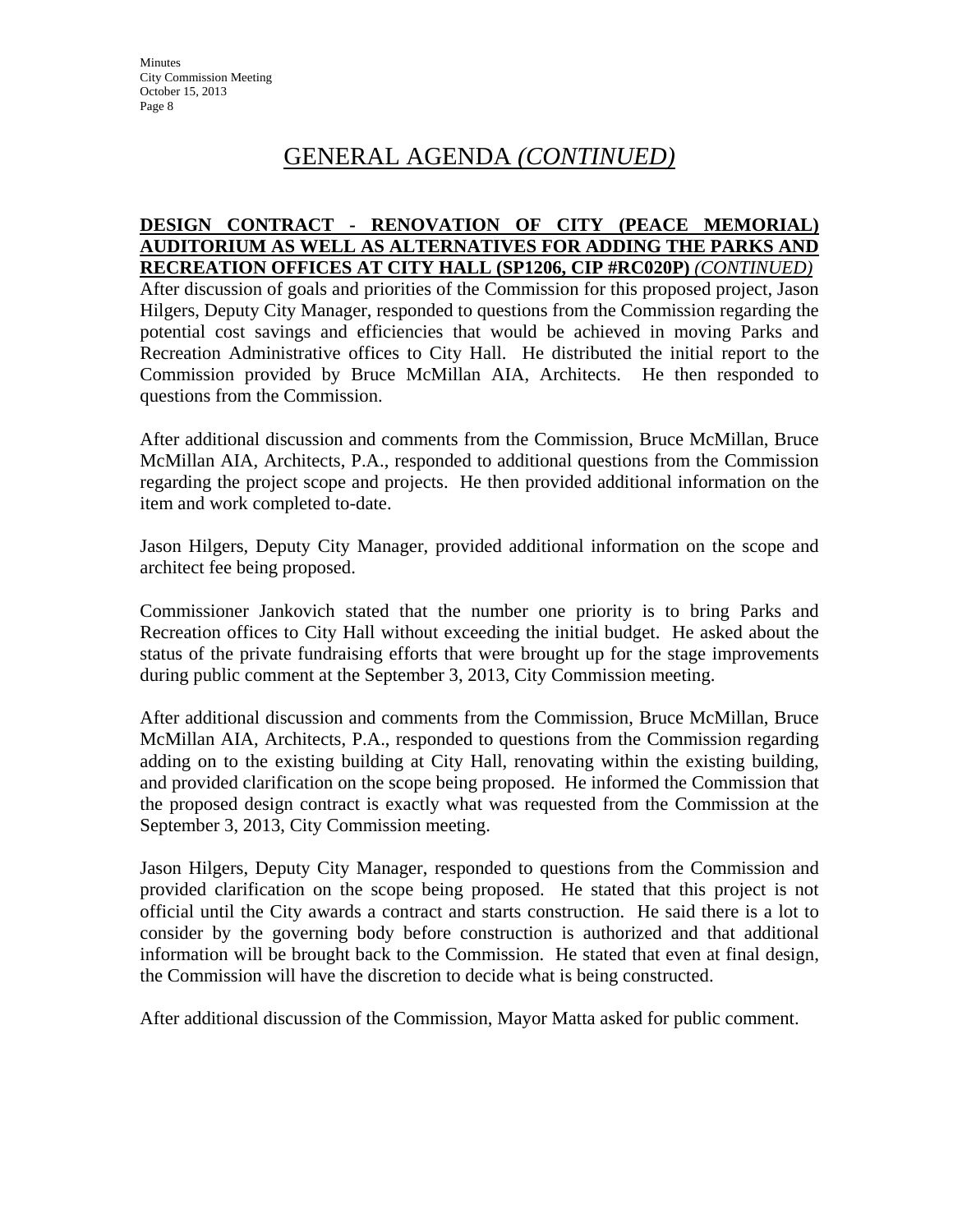## GENERAL AGENDA *(CONTINUED)*

#### **DESIGN CONTRACT - RENOVATION OF CITY (PEACE MEMORIAL) AUDITORIUM AS WELL AS ALTERNATIVES FOR ADDING THE PARKS AND RECREATION OFFICES AT CITY HALL (SP1206, CIP #RC020P)** *(CONTINUED)*

Randi Dale, 2416 Rogers Boulevard, thanked Bruce McMillan for trying to consult with a stage person in Colorado. She stated that to keep the stage, there needs to be an adequate power source and identified potential costs. She stated the permanent seating needs repairs made for the broken seats and could be completed with a screwdriver and a few parts with little cost. She voiced concerns with removing the permanent seating which were part of the World War II Veteran's Memorial and was concerned with the potential of finding asbestos or possible structural failure that is not known and could make the costs much higher than anticipated. She stated that there were originally three racks of stage lights and the lights that are missing need to be repaired and replaced. She asked that the architect find out what the costs are to refurbish the stage before they look at fundraising. She expressed concerns with Commissioners making decisions and not believing that Peace Memorial Auditorium was a World War II Veteran's Memorial. She asked the Commission to save the stage, permanent seating, and basketball court, and to make the needed improvements in order for the facility to be restored and rented. Finally, she said that we need to be proud of something given to us by the voters in 1946, again voting in 1949, and again voting in 1954, to turn this into a City Hall as well as an Auditorium.

Kathy Dzewaltowski, 100 South Delaware Avenue, President, Manhattan Riley County Preservation Alliance, informed the Commission that she attended the Parks and Recreation Advisory Board meeting earlier in the month and expressed to the Board that if there was an opportunity for the private sector to be involved with the Auditorium in the future, whether fundraising or serving on a committee, that the Preservation Alliance would like to be involved. She reiterated what Mrs. Dale stated earlier, that it is has been difficult to figure out fundraising opportunities, or not, without knowing for certain that there would continue to be a stage. She informed the Commission that the Preservation Alliance is willing to fundraise for the little extras, but wanted to have a solid determination that there will continue to be an Auditorium.

Commissioner McCulloh moved to authorize City Administration to finalize and the Mayor and City Clerk to execute an amendment with Bruce McMillan Architects, of Manhattan, Kansas, to complete preliminary design of adding Parks and Recreation Offices to City Hall and the renovation of City Auditorium (SP1206).

Ron Fehr, City Manager, responded to procedural questions from the Commission and scope proposed by the Architect.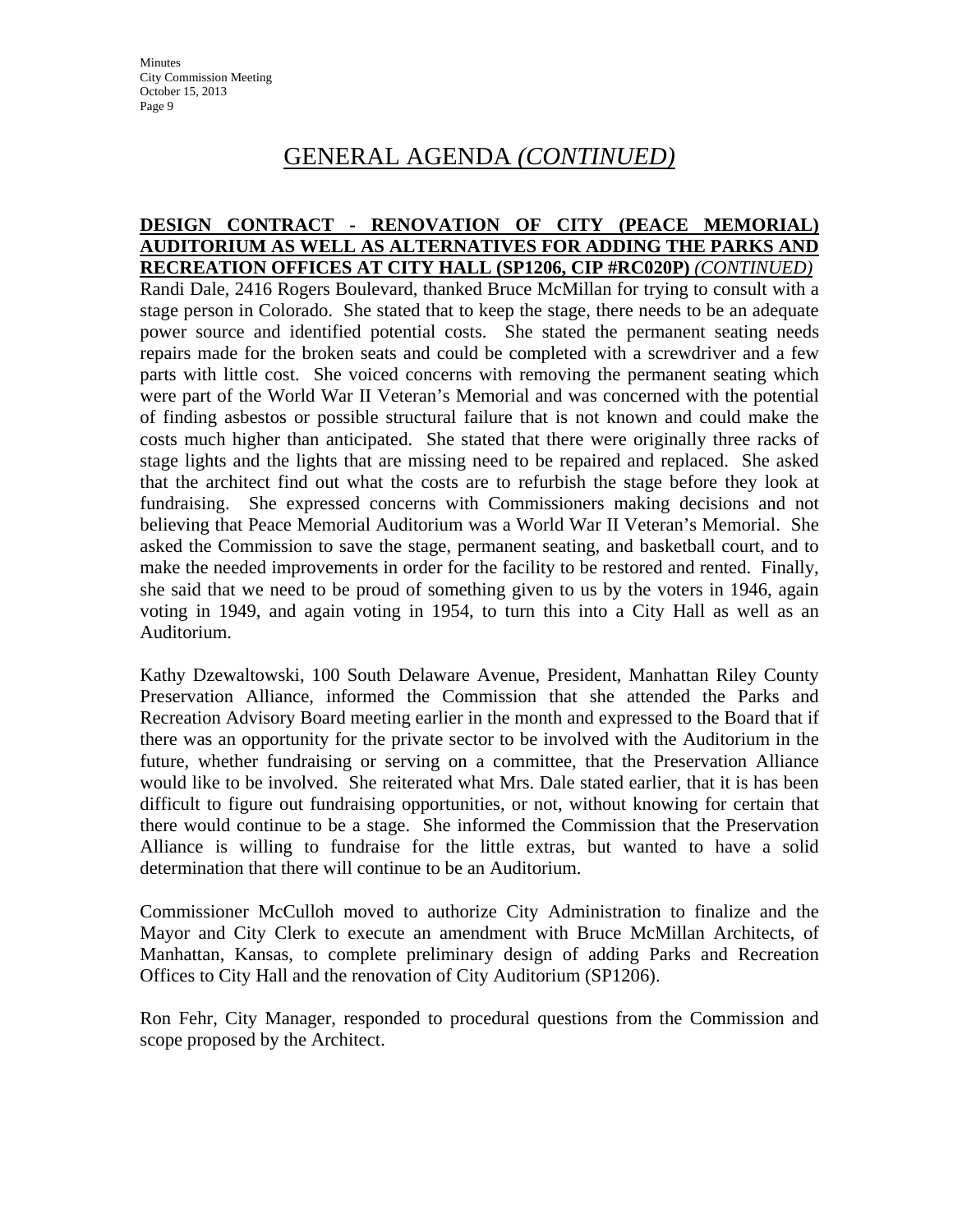# GENERAL AGENDA *(CONTINUED)*

#### **DESIGN CONTRACT - RENOVATION OF CITY (PEACE MEMORIAL) AUDITORIUM AS WELL AS ALTERNATIVES FOR ADDING THE PARKS AND RECREATION OFFICES AT CITY HALL (SP1206, CIP #RC020P)** *(CONTINUED)*

After discussion of the Commission, Commissioner Butler asked for an amendment to the motion that would include in the scope: 1) to not to exceed more than \$2.95 million; 2) to bring Parks and Recreation offices to City Hall; 3) to fix the air conditioning, HVAC (heating/ventilation/air conditioning) system, and roof; 4) to retain gym and one basketball court; 5) to retain the stage; and, 6) to have the Architect include three options in the proposal including: a) have the stage, the basketball court, no seating, and Parks and Recreation offices; b) have two basketball courts, no seating, and Parks and Recreation offices; and c) have it all, including Parks and Recreation, two basketball courts, and the stage, and to provide costs for all these items, with the assumption that some of those items exceeding \$2.95 million and at that point, the Commission would decide what they wish to do or whether to put the item on the ballot or vote for one of them.

Commissioner McCulloh stated the prior action of the City Commission and the public input heard during the September 3, 2013, City Commission meeting as well as from people in the community who felt strongly about the Auditorium. She reiterated that not having the stage included was not acceptable to her. She stated that the scope outlined by Bruce McMillan already says it. She said that we need to know what the basic cost estimates will be, what the parameters are, and cost estimates for additions for potential public/private partnerships.

After further discussion and comments from the Commission regarding the scope of the project, Commissioner Butler asked that the scope include options with the priorities to not exceed \$2.95 million; to bring Parks and Recreation offices to City Hall; and to address air conditioning, roof, and the HVAC (heating/ventilation/air conditioning) system. Commissioner Butler seconded the motion by Commissioner McCulloh.

After additional discussion and clarification on the project scope, Jason Hilgers, Deputy City Manager, and Ron Fehr, City Manager, provided additional information and clarification that the scope proposed by the Architect includes all the items being requested by the Commission.

Bruce McMillan, Bruce McMillan AIA Architects, reiterated that the letter in the Commission packet dated September 24, 2013, describes what is intended to be completed. He stated that the items discussed will be in the scope and then responded to questions from the Commission.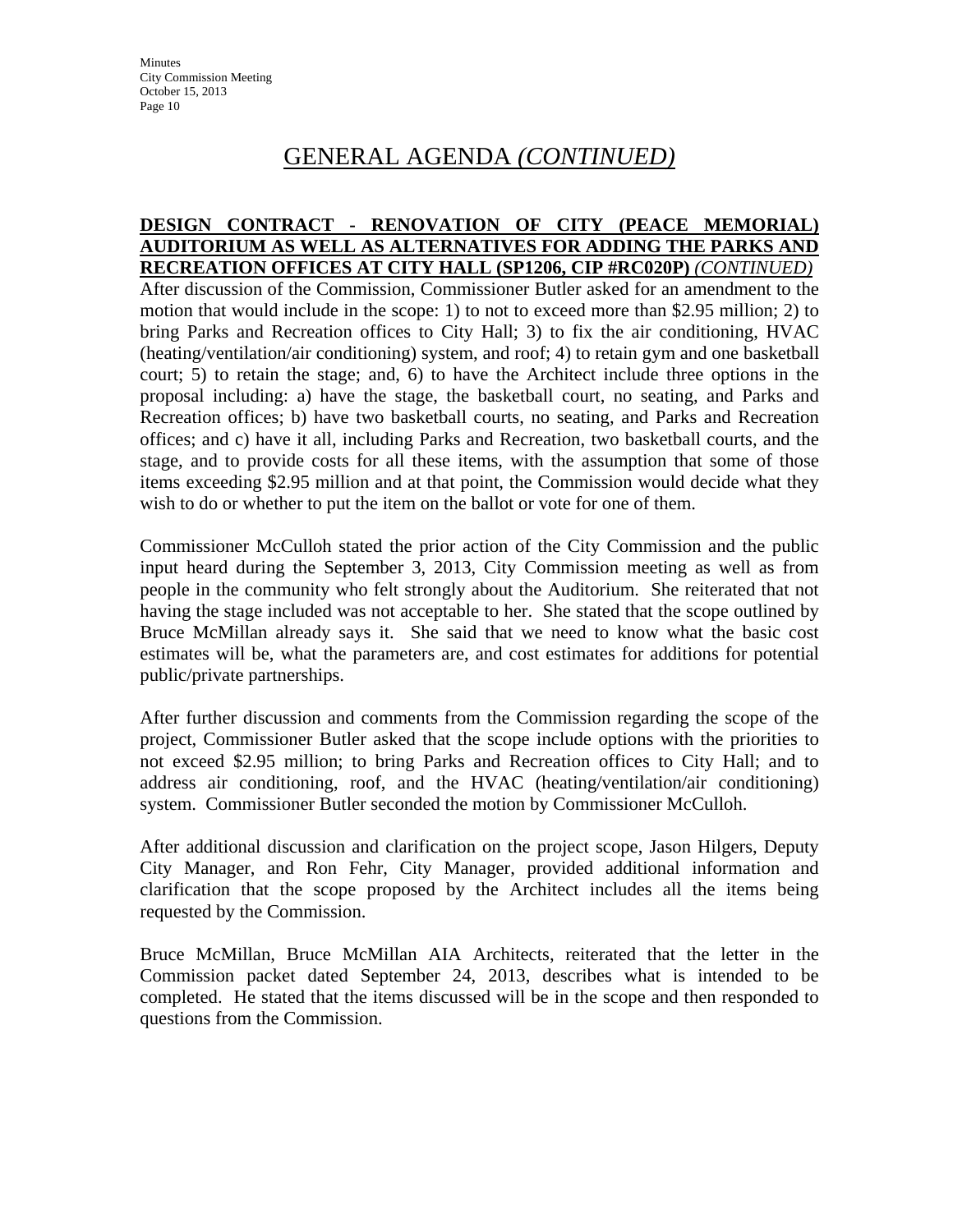# GENERAL AGENDA *(CONTINUED)*

#### **DESIGN CONTRACT - RENOVATION OF CITY (PEACE MEMORIAL) AUDITORIUM AS WELL AS ALTERNATIVES FOR ADDING THE PARKS AND RECREATION OFFICES AT CITY HALL (SP1206, CIP #RC020P)** *(CONTINUED)*

Mayor Matta stated that until the final contract is signed, nothing is for sure. He said that the same is true with the Manhattan Public Library expansion project and that until the final contract is signed and done, nothing is final. He stated this is the nature of how this works and there will be an issue with the fundraising.

Commissioner Reddi stated that when fundraising does happen, even though the contract is not signed yet, it tends to let us think a little bit more that this can happen depending on how the fundraising goes on certain issues. She commented that private fundraising efforts for the Manhattan Public Library expansion project received one-third of the funds from fundraising.

After additional discussion, on a roll call vote, motion carried 5-0.

#### **FIRST READING – AMEND THE MANHATTAN URBAN AREA COMPREHENSIVE PLAN - ADOPT AND INCORPORATE THE PROPOSED WILDCAT CREEK FLOODPLAIN MANAGEMENT PLAN**

Chad Bunger, Planner II, presented background information and provided an overview of the proposed Wildcat Creek Floodplain Management Plan. He acknowledged and thanked those that contributed to the Wildcat Creek Watershed Working Group and elected officials that directed the Working Group.

Commissioner Jankovich provided additional information on the item. He informed the Commission on his research with underwriters regarding the proposed Wildcat Creek Floodplain Management Plan and addressed potential underwriting and/or value impacts.

Chad Bunger, Planner II, responded to questions from the Commission and provided additional information on the item and Federal Emergency Management Agency (FEMA). He outlined the adoption process for the City of Manhattan and for Riley County.

Eric Cattell, Assistant Director for Planning, responded to questions from the Commission and stated that the Comprehensive Plan was adopted by both the City and Riley County. He informed the Commission that he hoped that the City and Riley County would adopt the final Floodplain Management Plan.

Bill Raymond, City Attorney, responded to questions from the Commission about the Floodplain Management Plan and informed the Commission that there would be legal implications with the approval of this Plan.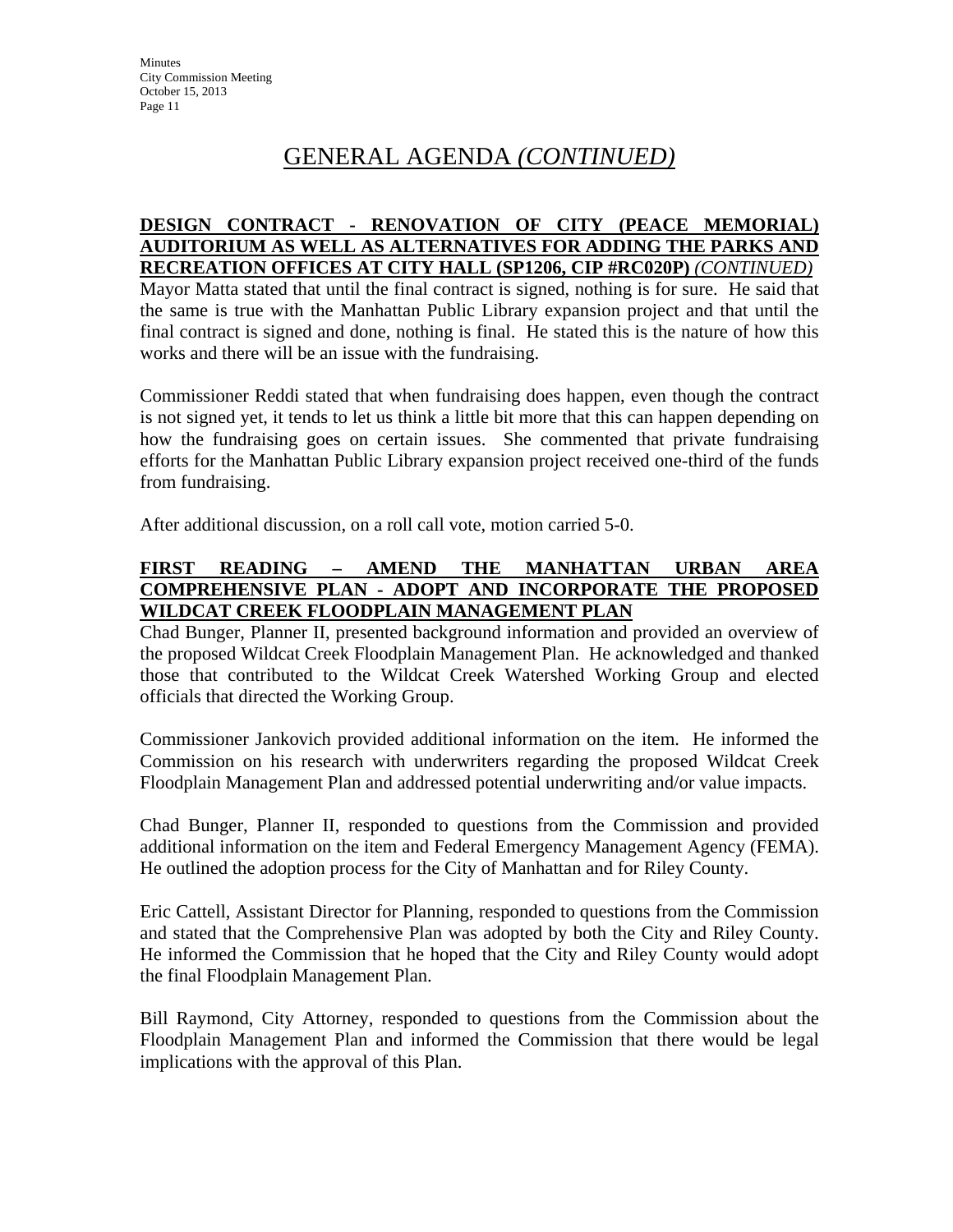# GENERAL AGENDA *(CONTINUED)*

#### **FIRST READING – AMEND THE MANHATTAN URBAN AREA COMPREHENSIVE PLAN - ADOPT AND INCORPORATE THE PROPOSED WILDCAT CREEK FLOODPLAIN MANAGEMENT PLAN** *(CONTINUED)*

Chad Bunger, Planner II, responded to questions from the Commission and provided information on bank stabilization and private property considerations.

Commissioner Jankovich provided additional information on bank stabilization and floodplain efforts.

Ron Fehr, City Manager, provided information regarding the item and an update on the CiCo Storm Drainage Study within CiCo Park being completed by Olsson Associates.

Commissioner Jankovich extended his appreciation to the Wildcat Creek Watershed Working Group members, staff, and other agencies for their time, contributions, and collaborative efforts on the Wildcat Creek Floodplain Management Plan. He encouraged Riley County to follow suit and to adopt the Plan.

After discussion and comments from the Commission, Commissioner Jankovich moved to approve first reading of an ordinance amending the Manhattan Urban Area Comprehensive Plan by adopting and incorporating by reference the Wildcat Creek Floodplain Management Plan, dated November 2013, and incorporating the necessary citation in Chapter 5, as proposed. Commissioner Reddi seconded the motion. On a roll call vote, motion carried 5-0.

#### **DISCUSSION ITEM - AQUATIC FACILITIES AND PROGRAMS YEAR-END REPORT**

Eddie Eastes, Interim Director of Parks and Recreation, presented an overview of the 2013 pool operations; pool admission fees; annual punch pass sales; pool attendance comparison hour-by-hour; and recommendations for the 2014 pool season. He then responded to questions from the Commission regarding the re-entry policy, the punch card system, the family pass system, twilight swim hours, and City Staff recommendations for the Commission's consideration.

Mike Buchanan, Recreation Superintendent, provided information on activity levels and hours of operations at Northview Pool. He then responded to questions from the Commission and provided background information and operational challenges associated with administering individual season passes and family passes.

Eddie Eastes, Interim Director of Parks and Recreation, and Jason Hilgers, Deputy City Manager, provided information on the Rec Track system, current rate structure, cost and attendance factors, and average pool attendance.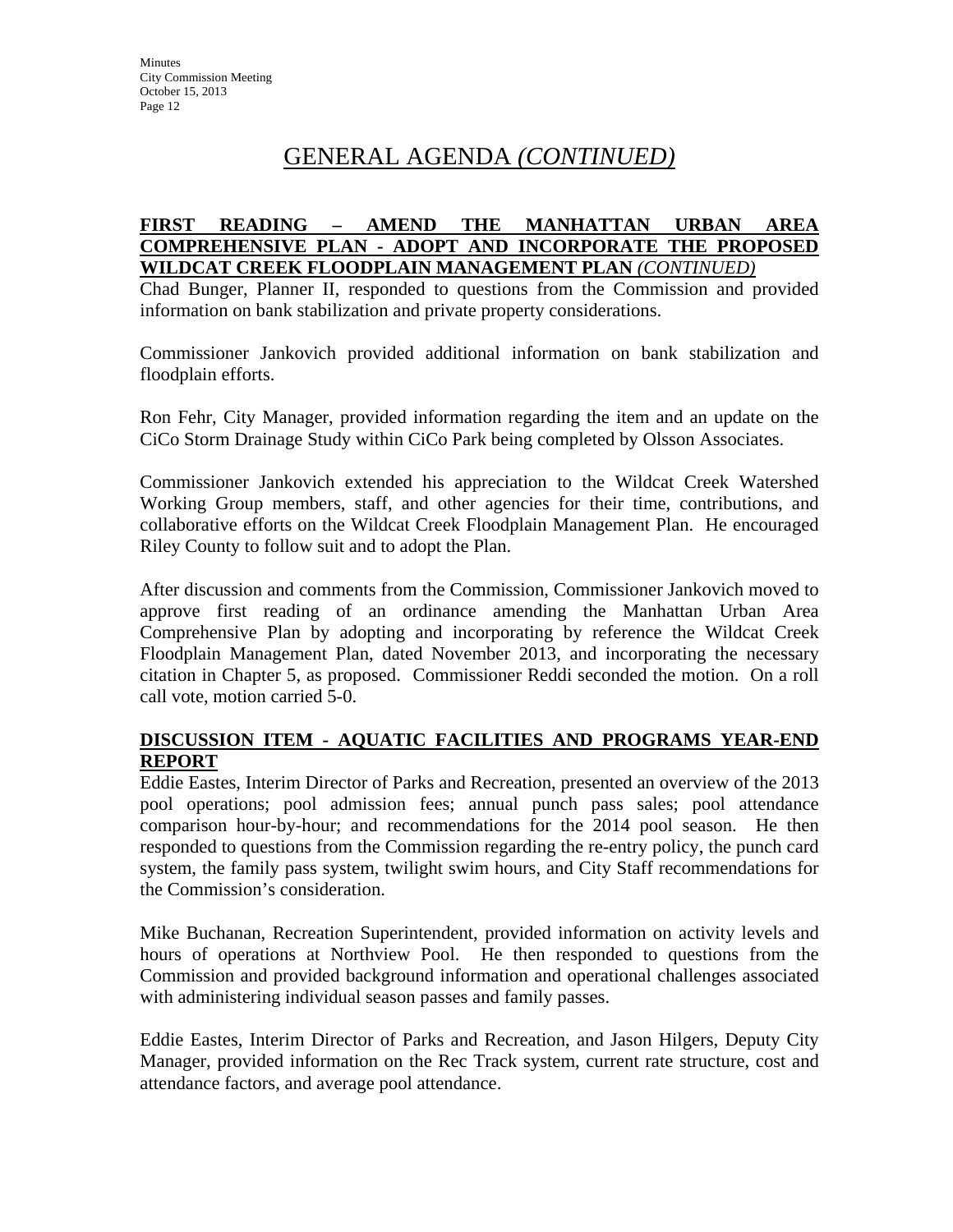## **GENERAL AGENDA (CONTINUED)**

#### DISCUSSION ITEM - AQUATIC FACILITIES AND PROGRAMS YEAR-END **REPORT** (CONTINUED)

Mike Buchanan, Recreation Superintendent, and Jason Hilgers, Deputy City Manager, responded to questions from the Commission about waiving the current fee for the wave rider, staffing, number of lifeguards needed, and carryover of the punch card system.

Ron Fehr, City Manager, provided additional information on the item and clarified that the pools were funded based on sales taxes, not property taxes.

Jason Hilgers, Deputy City Manager, presented an overview of the quarter-cent sales tax revenues and ending fund balances. He also presented information received from bond counsel, options for excess revenues, and pool needs and possible improvements. He asked the Commission to consider options for use of the surplus sales taxes collected for the pools and stated that this item would come back to the Commission for action.

After discussion and comments from the Commission, there was a desire from the Commission to use the voter approved quarter-cent sales tax received above projections for pool maintenance and renovations.

As this was a discussion item only, no action was taken by the Commission.

#### **ADJOURNMENT**

At 9:37 p.m., the Commission adjourned.

ces, MMC, City Clerk Gar'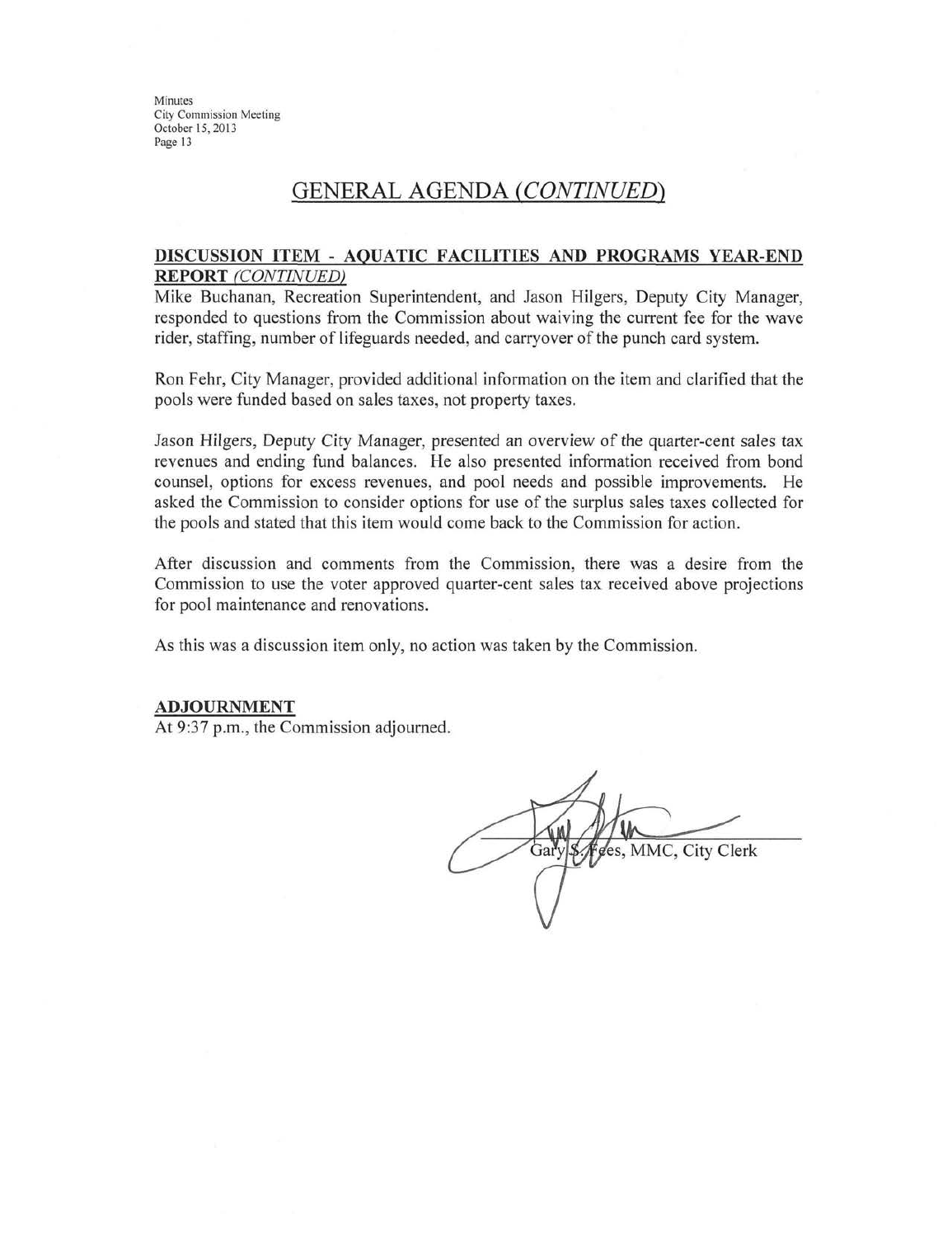#### **AMENDMENT OF A COMMERCIAL PLANNED UNIT DEVELOPMENT**

#### **APPLICANT/OWNER:** Craig Sloan

**ADDRESS:** The applicant/owner's address is P.O. Box 577, Sharon Springs, KS.

**REQUEST:** The applicant/owner has requested an amendment of Ordinance No. 3974 for the First National Bank, Commercial Planned Unit Development (PUD). proposed amendment is to allow the change of the permitted uses to include educational, cultural, and religious institutions and their associated activities; and, multiple family dwellings. The amendment is in the form of a Final Development Plan. No substantial modifications are proposed to the structures within the Commercial PUD.

**LEGAL DESCRIPTION AND SUBJECT SITE:** Lot 1, First National Bank Center Addition**.** 

> *(Note: Lot 2 in the PUD is Dara's Fast Lane convenience store, and is not included in the amendment)*

**LOCATION:** 1800 Claflin Road.

**AREA:** 45,312 square feet **(**1.03 acres)

**DATE OF NEIGHBORHOOD MEETING:** July 17, 2013.

**DATE OF PUBLIC NOTICE PUBLICATION:** Thursday, August 15, 2013.

### **DATE OF PUBLIC HEARING: PLANNING BOARD:** Thursday, September 5, 2013.

**CITY COMMISSION:** Tuesday, October 1, 2013.

## **EXISTING PUD**

#### **Ordinance**

Ordinance No. 3974 was approved on July 20, 1982. The Ordinance rezoned the property from R-3, Multiple-Family Residential, U, University District, and C-2, Neighborhood Shopping Center District to PUD, Commercial Planned Unit Development District.

The Ordinance documents did not specifically list permitted uses or conditions of approval. The staff report for the rezoning listed seven (7) conditions of approval. The Manhattan Urban Area Planning Board recommended approval of the rezoning of the subject site to PUD with the seven (7) conditions. The conditions of approval are: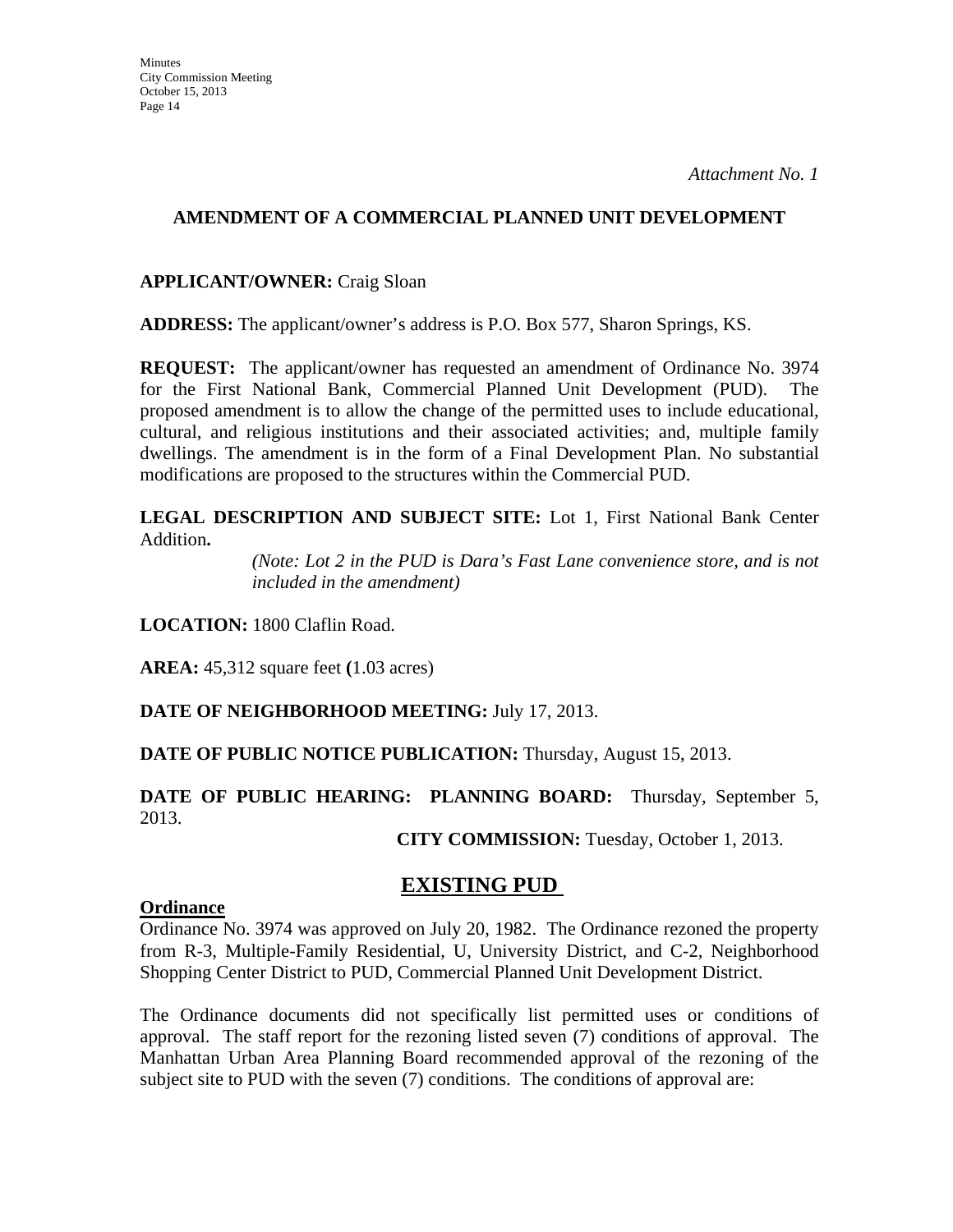- 1. Parking spaces should be set back a minimum of 18' from the property line at the northeast entrance.
- 2. The sign located at the northeast entrance may need to be relocated to maintain safe vehicular sight distance.
- 3. Trash storage should be located away from residential properties.
- 4. Some type of wall climbing plat material for the west wall of the convenience store.
- 5. The gas pump islands create a difficult on-site circulation pattern which crosses exit/enter traffic lanes. The pumps should be turned 90° to facilitate safer on-site circulation.
- 6. The southwest curb cut should be revised to meet City standards. (Relocate to the east).
- 7. The plan calls for intensifying screening along the north property line, overall site cleanup, and other general maintenance items. These (including off-site landscape maintenance) should be set in a Business Owner's Association or deed covenants.

It is assumed that these seven (7) conditions were adequately addressed with the Final Plat of the commercial PUD or satisfied through the building permit process.

### **Permitted Uses**

Ordinance No. 3974 did not explicitly define the permitted uses of the First National Bank Commercial PUD, nor did the rezoning staff report at the time. A memo, dated September 6, 1983, to the City Manager's Office from Larry Hulse, Chief Planner, outlines the permitted and prohibited uses and other limitation of the PUD, as outlined in the original PUD application documents and interpreted by City Administration at that time (*see attached)*.

The memo states that uses allowed in the PUD include the uses listed in the C-2, Neighborhood Shopping District, permitted uses and conditional uses, except for:

- Air conditioning
- Heating and plumbing
- Automobile service station and tire, battery, and automobile accessory stores
- Bus terminals
- Hotels and motels
- Restaurant, drive-up window type
- Telephone exchange and telephone transmission equipment structures.

There is also a restriction that no single use can occupy more than 4,000 square feet of floor area and at least 50% of the second floor would have to be used for business and professional offices.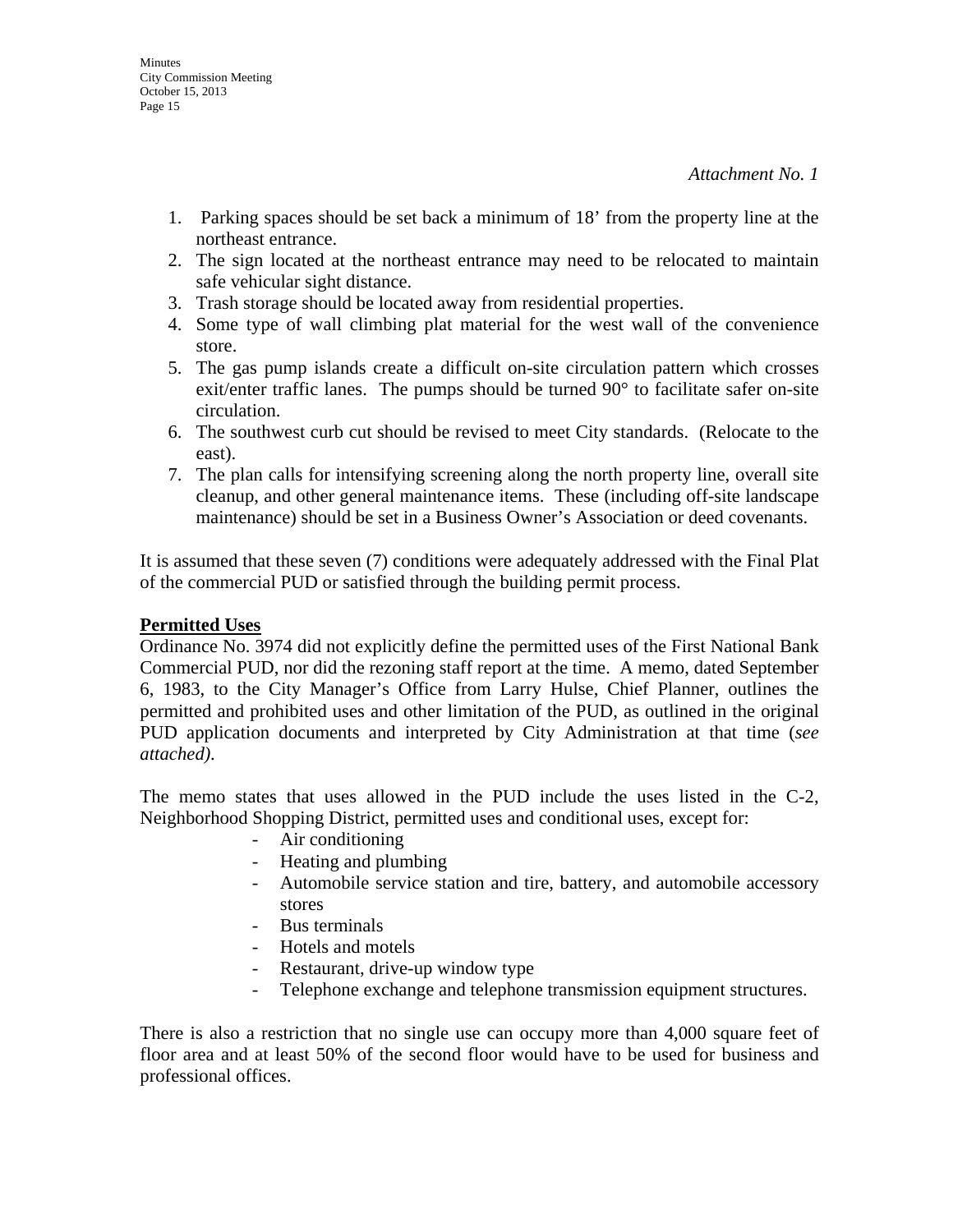## **PROPOSED AMENDMENT**

The proposed application consists of an amendment of Ordinance No. 3974.

### **PROPOSED USE AND BUILDING:**

The proposed PUD amendment is to set out, by Ordinances, the permitted uses in the PUD on Lot 1 to include educational, cultural, and religious institutions and their associated activities; and, multiple family dwellings. The proposed amendment would also eliminate the restriction that no single use can occupy more than 4,000 square feet of floor area.

The basis for the proposed amendment is so that Kansas State University can use the second floor of the existing structure for meeting and classroom space associated with the University. Kansas State University has begun renovation of the second floor space to use it as an English Laboratory for student learning or improving their English and prepare them for their academic career at Kansas State University. Other uses associated with Kansas State University or entities associated with the University would be permitted with the proposed amendment.

The applicant would also like to have the availability to transform the existing commercial space to a multiple-family residential use if the market would dictate the change to the residential use. No current plans are proposed for such a change of use.

The existing building is two (2) full stories with a partial basement area on the east side of the structure. The footprint of the building is 14,327 square feet. The total floor area of the structure is 19,852 square feet between the three (3) floors. The current mix of uses is as followed:

Lower level – vacant commercial space

Main floor – retail space

- hair and beauty salon
- 2 restaurant businesses
- coffee shop
- Bank and financial institution with two (2) drive-thru lanes

 Second Floor – Kansas State University meeting and class room space - Business and professional office

No significant changes to the existing building footprint or exterior are proposed with the amendment request. An exterior stairwell is currently being constructed to access the lower level commercial space. The change to the structure was deemed not to be a substantial modification to the PUD, as set forth in Section 9-108(C). The building permit was issued on June 24, 2013.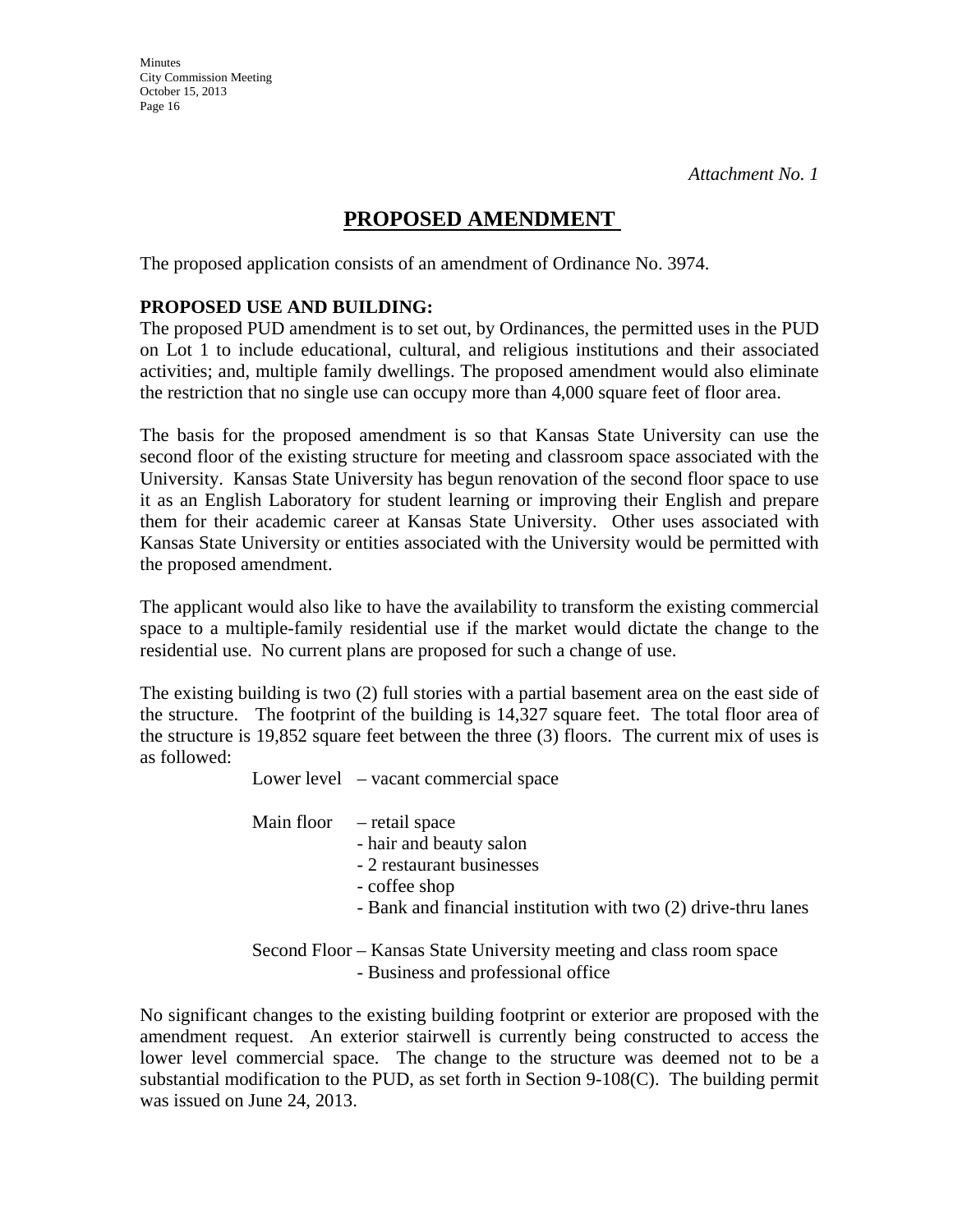**PROPOSED SIGNS:** The Final Development Plan shows wall signs in the form of cabinet type signs and two (2) types of ground signs. There are:

- Seventeen (17), 2 foot by 14 foot wall signs to identify tenant spaces, some of which may have multiple signs for multiple tenants,
- One (1), 5 foot by 5 foot wall, identification sign, and
- One (1), 5.5 foot by 15 foot wall identification sign.

The existing ground sign at the intersection of Claflin Road and Denison Avenue is a double-faced, twenty-three (23) feet tall and six (6) feet wide pole sign. The base of the pole is wrapped with a metal frame. The sign identifies the development as "Wildcat Landing" (32 square feet), a seven (7) square foot, changeable copy electronic sign that alternates the display of time and temperature and a nineteen (19) square foot tenant sign.

**PROPOSED LIGHTING:** Lighting consists of existing pole lights illuminating the parking lots and downcast lights on the exterior walls and underneath the buildings' awning and fascia.

# **MATTERS TO BE CONSIDERED WHEN AMENDING A PLANNED UNIT DEVELOPMENT**

**1. WHETHER THE PROPOSED AMENDMENT IS CONSISTENT WITH THE INTENT AND PURPOSE OF THE APPROVED PUD, AND WILL PROMOTE THE EFFICIENT DEVELOPMENT AND PRESERVATION OF THE ENTIRE PUD:** The intent of the First National Bank Commercial PUD was to create a small neighborhood shopping center that was compatible with the surrounding neighborhood. The proposed amendment would expand the permitted uses of the commercial PUD to include educational, cultural, and religious institutions and their associated activities; and, multiple family dwellings. The proposed amendment is consistent with the intent and purpose of the approved PUD in that the added uses are similar to that of the surrounding neighborhoods. The proposed use of the second floor area appears to be compatible with the existing retail, restaurant and business and professional offices.

**2. WHETHER THE PROPOSED AMENDMENT IS MADE NECESSARY BECAUSE OF CHANGED OR CHANGING CONDITIONS IN OR AROUND THE PUD, AND THE NATURE OF SUCH CONDITIONS:** The proposed amendment is made necessary because of the applicant would like to add educational, cultural, and religious institutions and their associated activities; and, multiple family dwellings to the list of permitted uses so that Kansas State University can use the second floor area as meeting space for the English Laboratory for English as second language students at the University. In addition, the applicant would like to have the option to renovate the commercial area to a multiple-family use.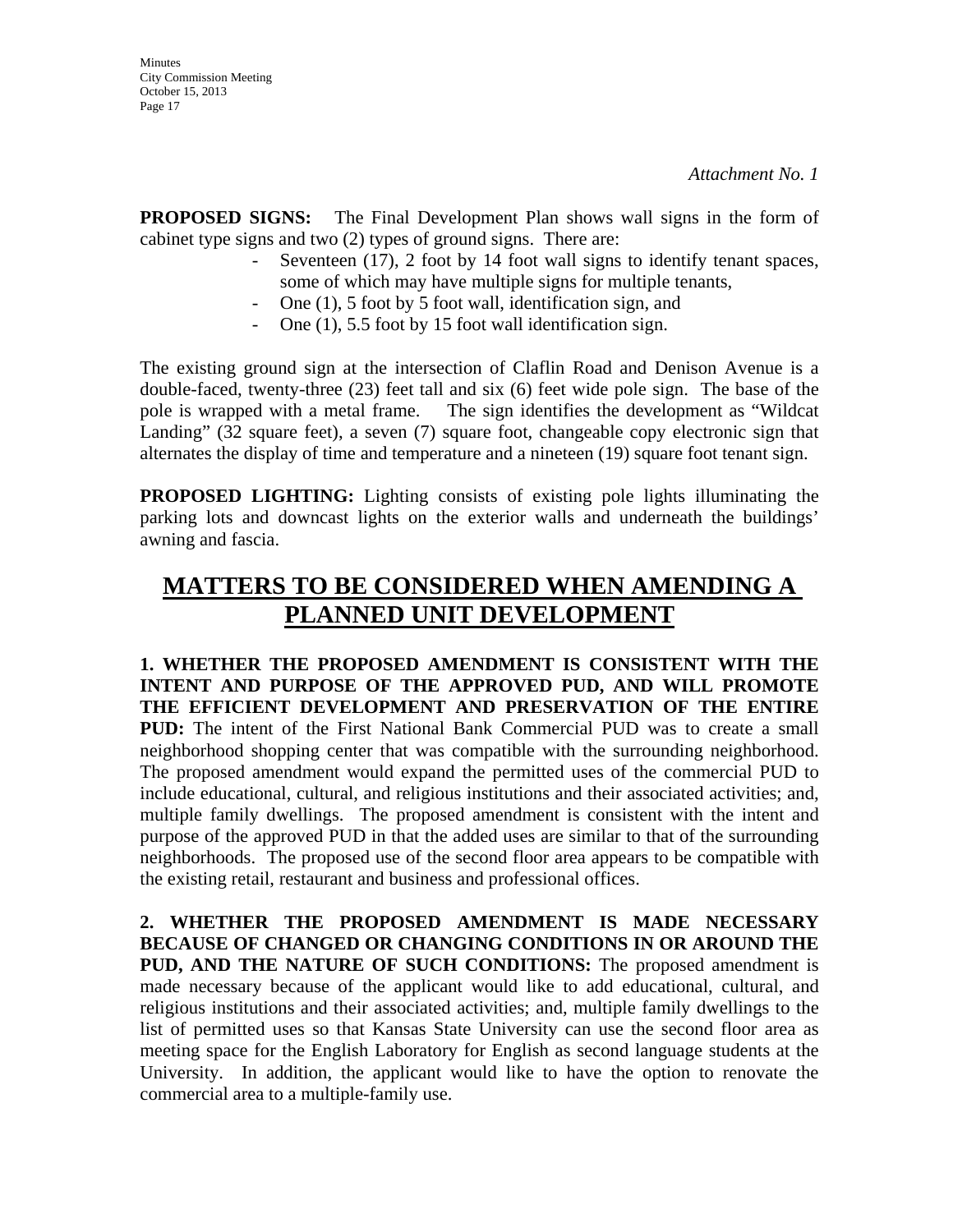**3. WHETHER THE PROPOSED AMENDMENT WILL RESULT IN A RELATIVE GAIN TO THE PUBLIC HEALTH, SAFETY, CONVENIENCE OR GENERAL WELFARE, AND IS NOT GRANTED SOLELY TO CONFER A SPECIAL BENEFIT UPON ANY PERSON:** The proposed amendment will result in a gain to the public by allowing the use of vacant commercial space that will be compatible with the surrounding neighborhood and minimize off-street and on-street parking demands in the area. The amendment is necessary because of the proposed additions to the list of permitted uses and not because the amendment will confer a special benefit to any person.

# **ADDITIONAL MATTERS TO BE CONSIDERED WHEN AMENDING A PLANNED UNIT DEVELOPMENT**

**1. LANDSCAPING:** The landscaping is largely in place and consists of grass lawn areas along Denison Avenue and Claflin Road and foundation plantings around the existing building and within an existing courtyard in the center of the structure. The applicant has submitted a landscape plan that shows replacement or enhancement of these existing landscape areas. The enhancements include adding landscape bedding along the bank drive-thru area and along the foundation of the structure that consist of shrubs, ornamental grasses and perennials. A note on the landscape plans states that the proposed landscape will use underground, automatic irrigation systems. (*see the applicant landscape plan for additional details)*

2. **SCREENING:** The subject site is screened from the adjacent residential properties to the north and west by a six (6) to eight (8) foot tall, sight obscuring screening fences that is made of wood and plastic vinyl. The screening on the west property line includes a concrete retaining wall.

Trash dumpsters serving the subject site are located on the west property line and approximately 230 feet from the east property line on Denison Avenue. These dumpsters are not enclosed with sight obscuring screening. The Final Development Plan shows the location of the enclosure, but notes that such enclosure would eliminate two (2) existing off-street parking spaces. No details of the type of screening that could be installed are provided.

The dumpster is adequately screened from adjacent residential properties by the existing retaining wall and screening fence to the west and screening fence to the north. The dumpsters are not screened to the east. The area where the dumpsters are located is approximately six (6) feet above the sidewalk and roadway along Denison Avenue. These dumpsters are visible from Denison Avenue, but because of their distance from the sidewalk and roadway they do not have an adverse impact. The Final Development Plan shows that the immediate area around the dumpster is designated as employee parking,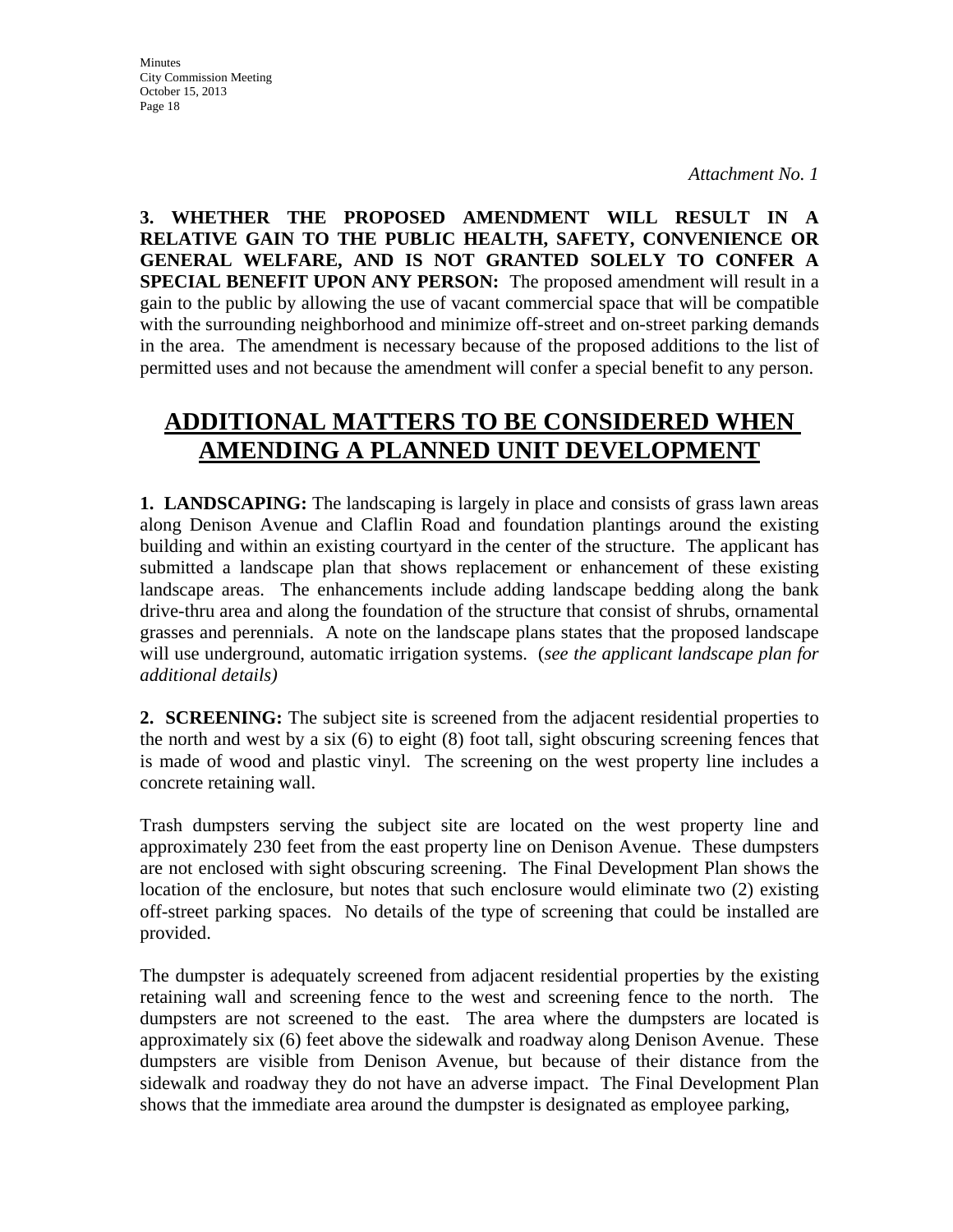#### *Attachment No. 1*

which may reduce the adverse impact of the unscreened dumpster on the subject site. As stated in **4. CIRCULATION,** the subject site was originally designed to have limited offstreet parking to encourage pedestrian use of the neighborhood commercial development. Comparing the impact of the unscreened dumpster to the impacts of eliminating two (2) off-street parking spaces; the reduction of off-street parking would impact the businesses on the subject site and surrounding neighborhood more adversely than the dumpsters not being screened.

**3. DRAINAGE:** The subject site is completely developed upon and no substantial modifications are proposed to the subject site. The development sheet flows over the existing off-street parking lot towards Claflin Road and Denison Avenue, where it is collected by the public stormwater sewer system. There are no known issues regarding the current drainage of the site or the adjacent stormwater sewer system.

#### **4. CIRCULATION**:

#### Access

The subject site accesses the public rights-of-way by existing curb cuts onto Denison Avenue and Claflin Road. A second access point is located off of Claflin Road leading to Dara's Fast Lane Convenience Store on Lot 2, First National Bank Center. The bank drive-thru flows from west to east using the internal driving aisle of the parking lot and a curb cut onto Denison Avenue.

There is free flow of vehicle access between both lots of the commercial development using the existing curb cuts and internal driving aisles of the off-street parking lot. It is unknown if a cross-access easement is on file for the subject site and adjacent lot.

#### Off-street Parking

Fifty-five (55) off-street parking spaces are located on the subject site. The spaces are located to the north and west of the existing structure. The Final Development Plans state that thirty-two (32) spaces are devoted to customers and twenty (20) are reserved for employees of the various businesses. The two (2) types of parking spaces will be designated with signage. Two (2) off-street parking spaces are located near the bank drive-thru, which is used by the pizza restaurant for their delivery vehicles.

The Final Development Plan provides a table listing the existing commercial uses in the structure and the minimum required off-street parking for the various uses based on the gross square footage of the area. The area being used by Kansas State University is being classified as Business and Professional Office use, which requires a minimum of 1 space per 300 square feet of floor area. The minimum required number of off-street parking spaces by the type of use and gross floor area is 123 spaces. Assuming that 10% of the gross floor area is space that does not count towards the parking requirements (i.e. storage, restrooms, etc.), 111 spaces are required.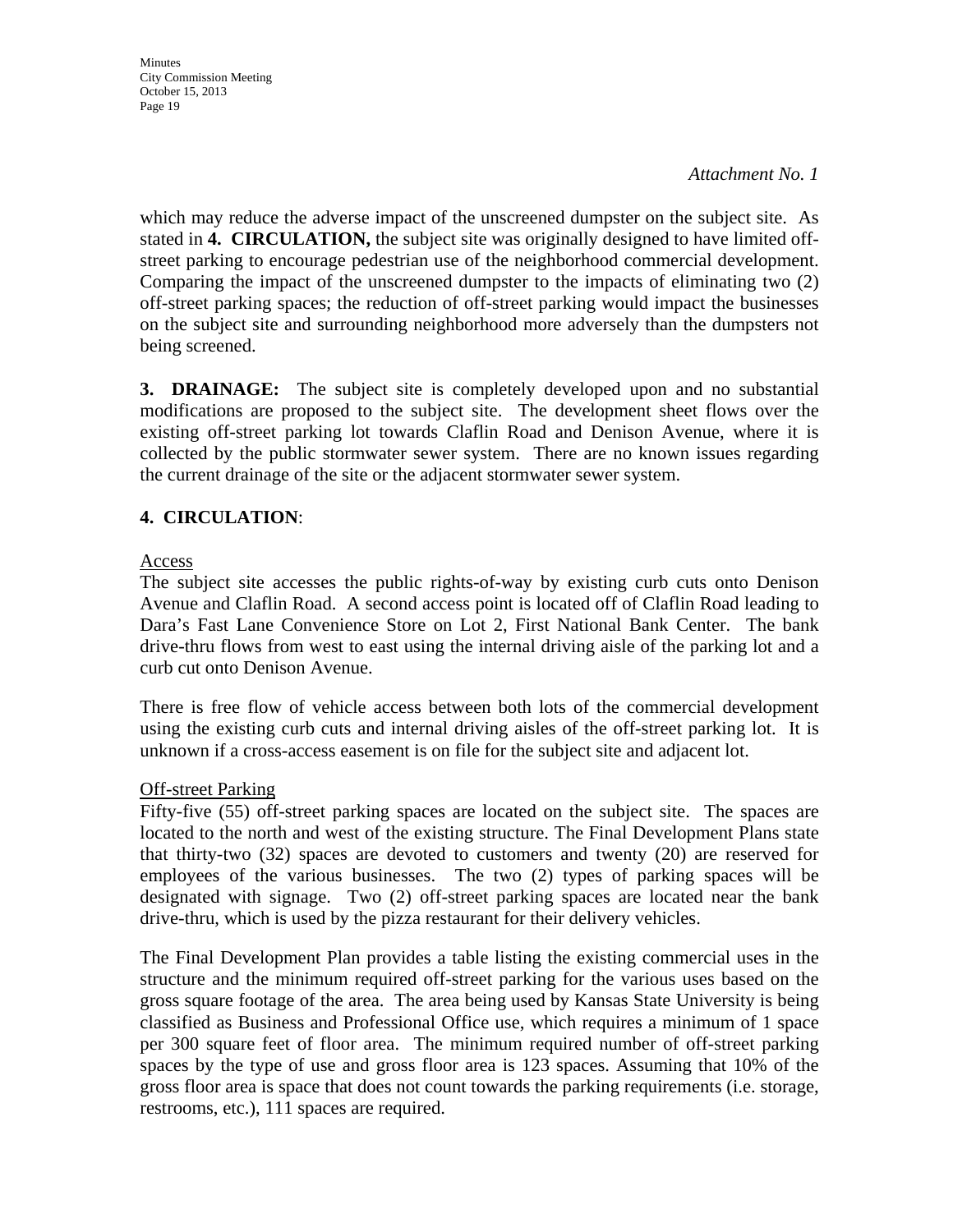#### *Attachment No. 1*

The PUD was approved with a total of 59 off-street parking spaces between the two (2) lots (7 spaces for the convenience store and 52 spaces for the structure on the subject site. A letter addressed to Larry Hulse, Chief Planner from James T. McCullough, dated August 20, 1985, outlines the reason for the minimum off-street parking spaces provided was to discourage large retail uses, which would change the character of the development from ". . .neighborhood service commercial uses to a retail center with a city wide customer base." The letter continues stating "Service activities of all kinds providing convenience to the university and surrounding neighborhood are the targeted businesses for the center. (*see attached)*.

As previously shown, the PUD purposefully used the minimum number of parking spaces to maintain a neighborhood commercial center that promoted pedestrian traffic and discouraged vehicular uses. The application documents presume that most uses of the PUD would generate pedestrian traffic from the university or surrounding residential neighborhood, rather traffic from vehicles. The proposed permitted uses related to the activities of Kansas State University should not adversely impact the vehicular access or require additional off-street parking. Most of the students that will use the English Laboratory will live in nearby university housing or will utilize parking on campus and walk to the subject site.

It is unknown what the mix of commercial and residential uses would be without floor plans for the residential uses. Depending on the number of units, and mix of bedroom counts, a multiple-family element may require more parking than commercial use, such as the Business and Professional Offices. The specific use's parking requirement cannot be evaluated.

The Final Develop Plans show that if the trash dumpster is required to be installed, then two (2) existing spaces would need to be eliminated because the enclosure would severely limit access to the existing spaces. The parking for the commercial center was purposefully limited to encourage pedestrian uses for the neighborhood commercial center. Further limiting the parking may adversely impact to the commercial development and surrounding neighborhood.

#### Pedestrian Access

Internal sidewalks and walkways provide pedestrian access to the various businesses and uses in the existing structure. These internal pedestrian ways connect to the existing sidewalks along Claflin Road and Denison Avenue. A bike rack is present within the courtyard of the structure.

**5. OPEN SPACE/LANDSCAPED AND COMMON AREA:** No common area is proposed. An open courtyard with deciduous trees is located in the center of the existing structures. Landscaped space is approximately 11% of the site's coverage.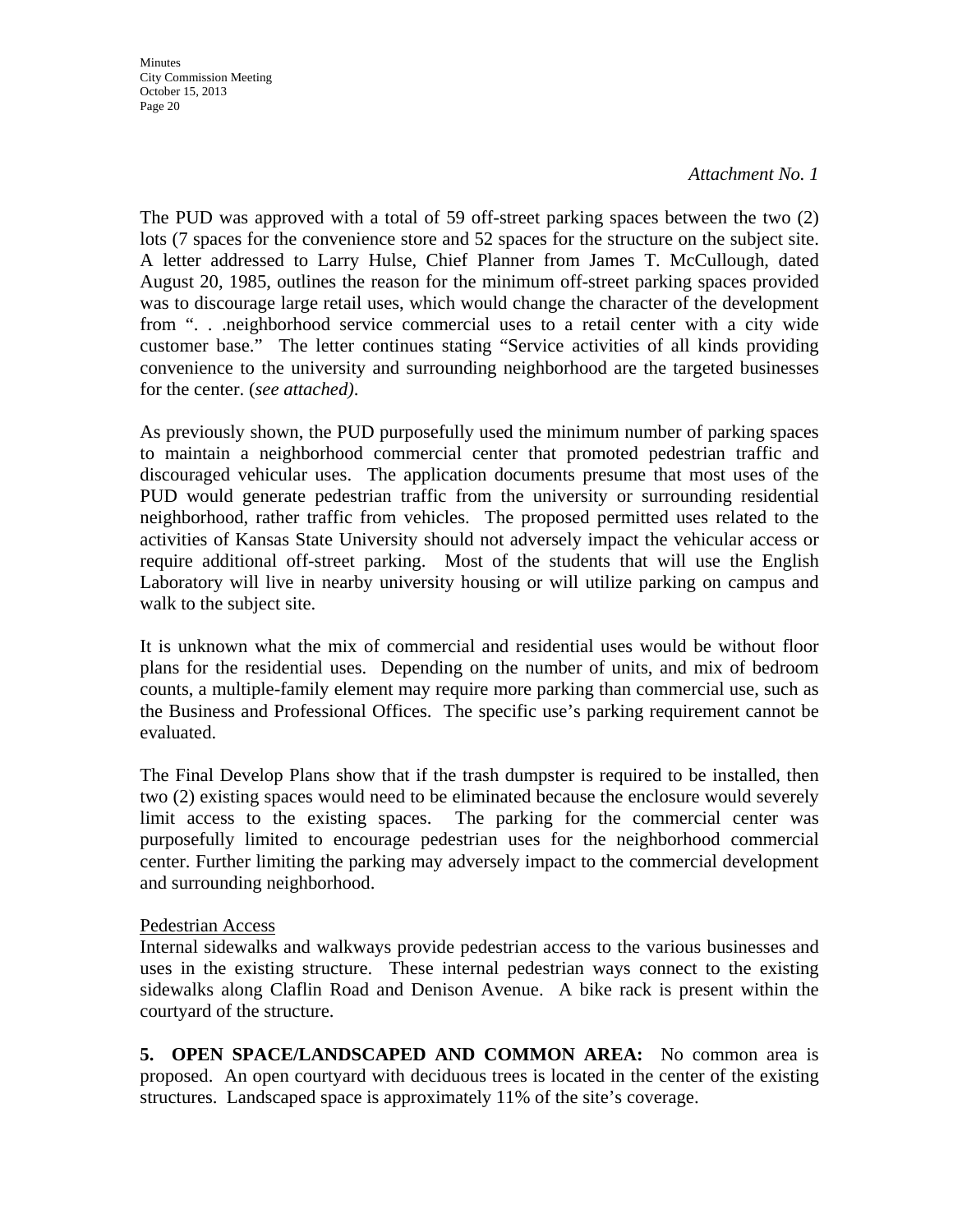**Minutes** City Commission Meeting October 15, 2013 Page 21

**6. CHARACTER OF THE NEIGHBORHOOD:** The neighborhood is a mix of commercial uses, Kansas State University activities, including student dormitories, religious organizations and residential uses which include multiple-family dwellings, twofamily dwellings and single-family dwellings, most of which are rental uses and fraternities and sororities.

## **MATTERS TO BE CONSIDERED WHEN REZONING**

**1. EXISTING USE:** The existing building is two (2) full stories with a partial basement area on the east side of the structure. Fifty-five (55) off-street parking spaces are provided throughout the subject site for customer and employees of the commercial development. The footprint of the building is 14,327 square feet. The total floor area of the structure is 19,852 square feet between the three (3) floors. The current mix of uses is as followed:

Lower level – vacant commercial space

|  | Main floor $-$ retail space        |
|--|------------------------------------|
|  | - Hair and beauty salon            |
|  | - 2 restaurant businesses          |
|  | - Coffee shop                      |
|  | - Bank and financial institution   |
|  |                                    |
|  | $\alpha$ in $\alpha$ , it $\alpha$ |

 Second Floor – Kansas State University meeting and class room space - Business and professional office

**2. PHYSICAL AND ENVIRONMENTAL CHARACTERISTICS:** Lot 1, First National Bank Center is a developed lot at the northwest corner of Claflin Road and Denison Avenue. The subject site is relatively flat, with a slight slope down toward in the Claflin Road and Denison Avenue intersection. The subject site is not shown to be in a mapped floodplain on the effective or preliminary Flood Insurance Rate Map panels # 0354.

#### **3. SURROUNDING LAND USE AND ZONING:**

**(a.) NORTH:** Gamma Phi Beta Sorority, Phi Beta Phi Sorority, Todd Road rightof-way (ROW), Cats for Christ Religious Center and single-family and singlefamily attached residential uses. R-3/UO, Multiple-Family Residential District and University Overlay District, R-2, Two-Family Residential District, R-2/UO District, and R-1, Single-Family Residential District.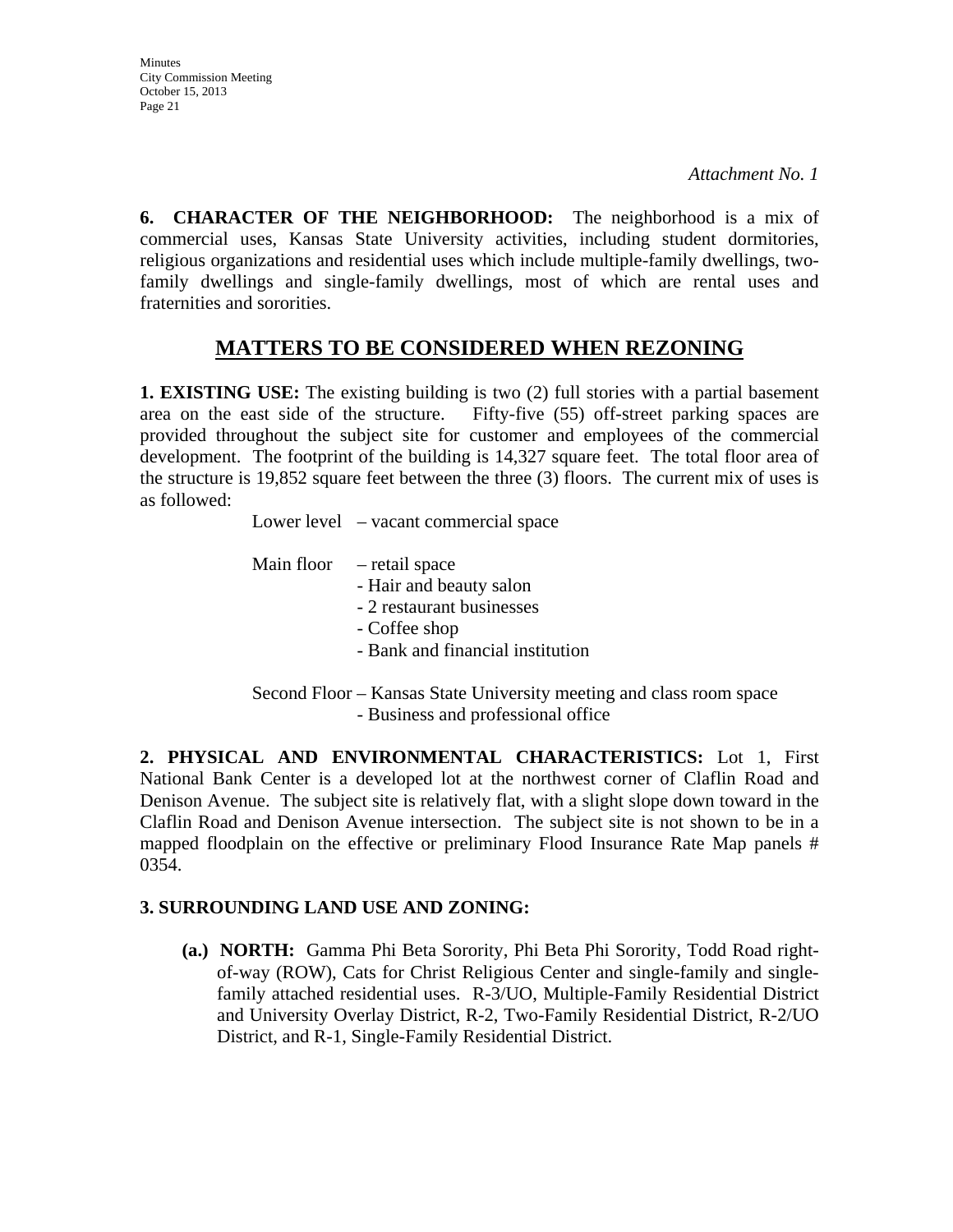- **(b.) SOUTH:** Claflin Road ROW and Kansas State University dormitories. R-3/UO, Multiple-Family Residential District and University Overlay District and U, University District.
- **(c.) EAST:** Denison Avenue ROW, Kansas State University. R-3 District and U District
- **(d.) WEST:** Dara's Fast Lane Convenience Store, Jesus Christ Church of Latter-Day Saints religious center and multiple-family residential uses. R-3/UO Districts.

#### **4. GENERAL NEIGHBORHOOD CHARACTER:** See above under **No. 6, CHARACTER OF THE NEIGHBORHOOD**.

**5. SUITABILITY OF SITE FOR USES UNDER CURRENT ZONING:** The subject site is suitable for the existing commercial development at the proposed amendment to the Preliminary Development Plan and Ordinance No. 3974. The subject site is completely built upon. No substantial changes are proposed to the exterior of the existing structure. The amendment to allow additional uses to the list of permitted uses is suitable for the current zoning, the proposed educational, cultural, and religious institutions and their associated activities are similar to the permitted business and professional offices permitted in the PUD. The multiple-family dwellings would be suitable under the current zoning, but more evaluation of the impact on off-street parking is required.

**6. COMPATIBILITY OF PROPOSED DISTRICT WITH NEARBY PROPERTIES AND EXTENT TO WHICH IT MAY HAVE DETRIMENTAL AFFECTS:** The proposed amendment is to add educational, cultural, and religious institutions and their associated activities and, multiple family dwellings is similar to the mix of uses found on nearby properties. Minimal impacts on adjacent residential or university uses are anticipated. Kansas State University has several office and education buildings in the immediate area. Students will be able to walk from campus or the adjacent University housing for meetings, training and classes. The added light, noise and traffic for the proposed educational use should not substantially impact the adjacent neighborhood, especially when compared to the existing commercial uses in the PUD.

Likewise, the multiple-family residential use is similar to the residential uses in the immediate area. The University dormitories are located to the south of the subject site; Greek housing is located to the north and multiple-family developments are located to the west. The amount of light and noise from the residential use should not impact the neighborhood. The impacts from traffic cannot be determined. No adequate floor plan and information about the number of units and mix of bedrooms has been provided. The concern is that there may be an inadequate amount of off-street parking for the mix of commercial and residential uses. This inadequacy may force business customers,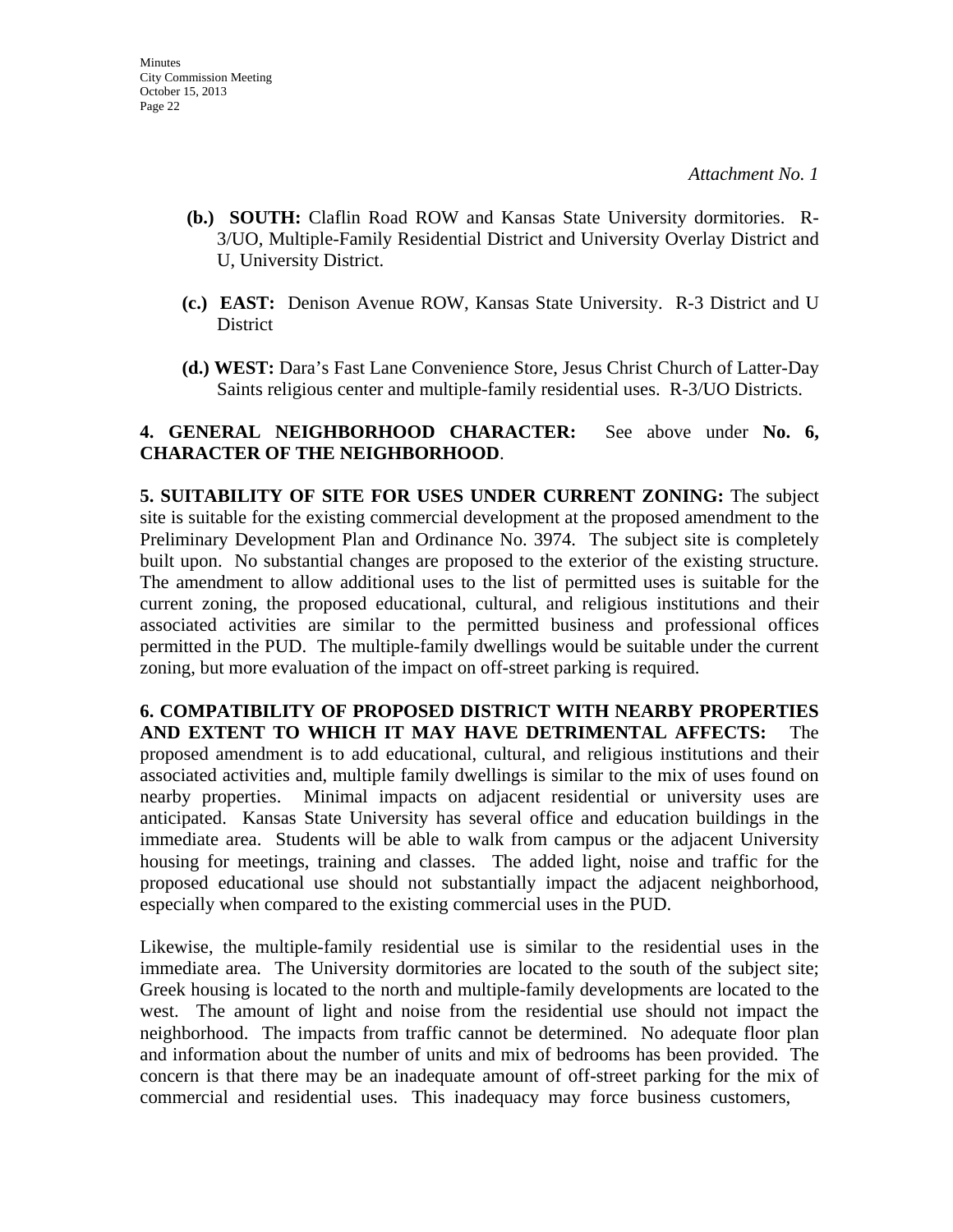*Attachment No. 1*

employees or future residents to use on-street parking in the neighborhood. On-street parking is severely congested because of the mix of residential uses in the neighborhood and because of its proximity to campus. Because of this, City Administration is recommending that a future amendment to the PUD, as a Final Development Plan, be submitted prior to renovating the structure to accommodate residential uses. The Final Development Plan will evaluate whether the proposed residents and commercial uses will be adequately served by off-street parking.

**7. CONFORMANCE WITH COMPREHENSIVE PLAN:** The Future Land Use Map for the Downtown Core Neighborhoods of the Manhattan Urban Area Comprehensive Plan designates the site as Neighborhood Commercial Center (NCC). The existing PUD conforms to the current Comprehensive Plan. The proposed PUD amendment also conforms to the Manhattan Urban Area Comprehensive Plan in that the educational, cultural, and religious institutions and their associated activities are similar to that of the Business and Professional Office uses permitted in the PUD. Providing the multiplefamily residence to the commercial use would create mixed-use development. The mixedused development would meet the policies of the NCC designation.

The Neighborhood Commercial Center (NCC) are:

#### *NCC 1: Characteristics*

*Neighborhood Commercial Centers are intended to provide a range of services, including supermarkets, restaurants, movie rentals, drycleaners, drugstores, filling stations, smaller specialty shops, retail and health services and business and professional offices, for residential areas. Neighborhood centers will vary in scale and character. Smaller, limited use centers may be fully integrated into the surrounding neighborhood and be accessed primarily by pedestrian or bicycle; while larger centers will function more independently, providing ample parking and numerous stores. Mixed-Use Neighborhood Centers that also incorporate residential uses are appropriate in a master planned setting. Neighborhood Centers often serve more than one nearby neighborhood in order to maintain sufficient economy of scale.* 

#### *NCC 2: Location*

*Neighborhood centers should generally be located at the intersection of arterial and collector streets. However, smaller centers with limited uses may be appropriate within a residential area at the intersection of two collector streets, or at the intersection of a collector and a local street, provided they are designed to be compatible with the surrounding neighborhood and meet a minimum level of design criteria.*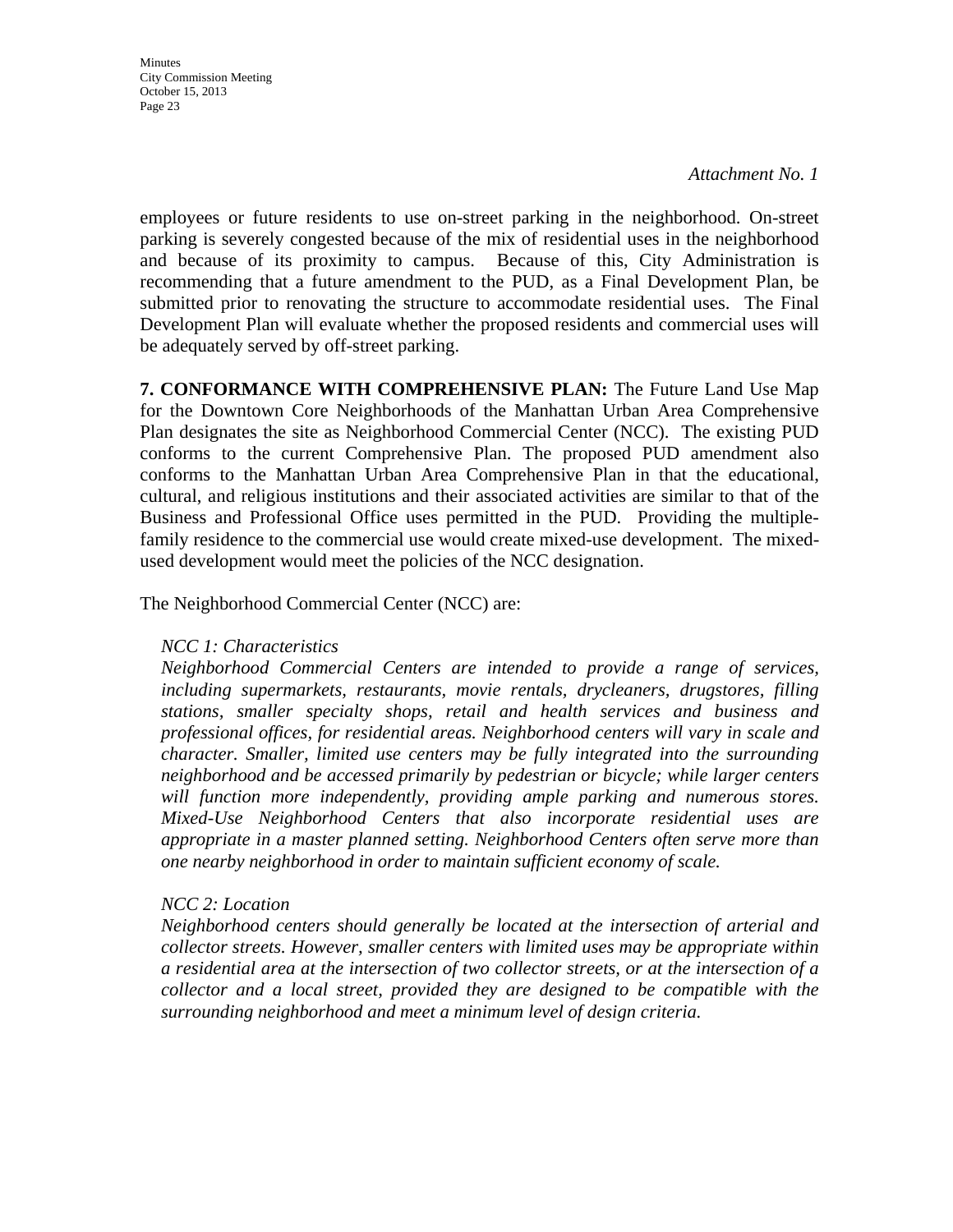#### *NCC 3: Size*

*Neighborhood centers typically require a site of approximately 10 acres, but may vary, ranging from as small as 1-3 acres to as large as15-20 acres depending on the size of its service area and the extent of its mixed-use characteristics.* 

#### *NCC 4: Architectural Character*

*Neighborhood Centers shall be designed to be compatible with and sensitive to surrounding residences. Building materials and architectural detailing should be compatible with and reflect the character of the surrounding neighborhood. Building heights and scale should be similar to surrounding residences.* 

#### *NCC 5: Circulation and Access*

*Main entrances and driveways should be integrated with the surrounding street network to provide clear connections between uses for vehicles, pedestrians, and bicycles. Clear, direct pedestrian connections shall be provided between uses within the center and to the surrounding neighborhood.* 

#### *NCC 6: Parking Location and Design*

*Large, uninterrupted expanses of parking should be avoided. Parking areas shall be divided into smaller "blocks" by landscaping and walkways. To the extent possible, parking blocks shall be distributed between the front and sides of buildings, or the front and rear, rather than placed solely in front of building.* 

#### *NCC 7: Transitions between Uses*

*Attractive transitions should be provided between the center and surrounding residences, while not limiting access between the center and the neighborhood for all modes of travel. Transitions can be accomplished by stepping down the height of taller structures to meet residences, proving landscape buffers or screening, or similar means. Use creative design to avoid simply "walling" off residential areas from neighborhood centers.* 

#### **8. ZONING HISTORY AND LENGTH OF TIME VACANT AS ZONED:**

| July 20, 1982:   | Ordinance No. 3974 establishes First National Bank Planned<br>Unit Development.                                              |
|------------------|------------------------------------------------------------------------------------------------------------------------------|
| January 19, 2006 | Manhattan Urban Area Planning Board recommends<br>approval of the proposed PUD amendment of signage for<br>Dara's Fast Lane. |
| February 7, 2006 | City Commission approves first reading of the proposed<br>PUD amendment of signage for Dara's Fast Lane.                     |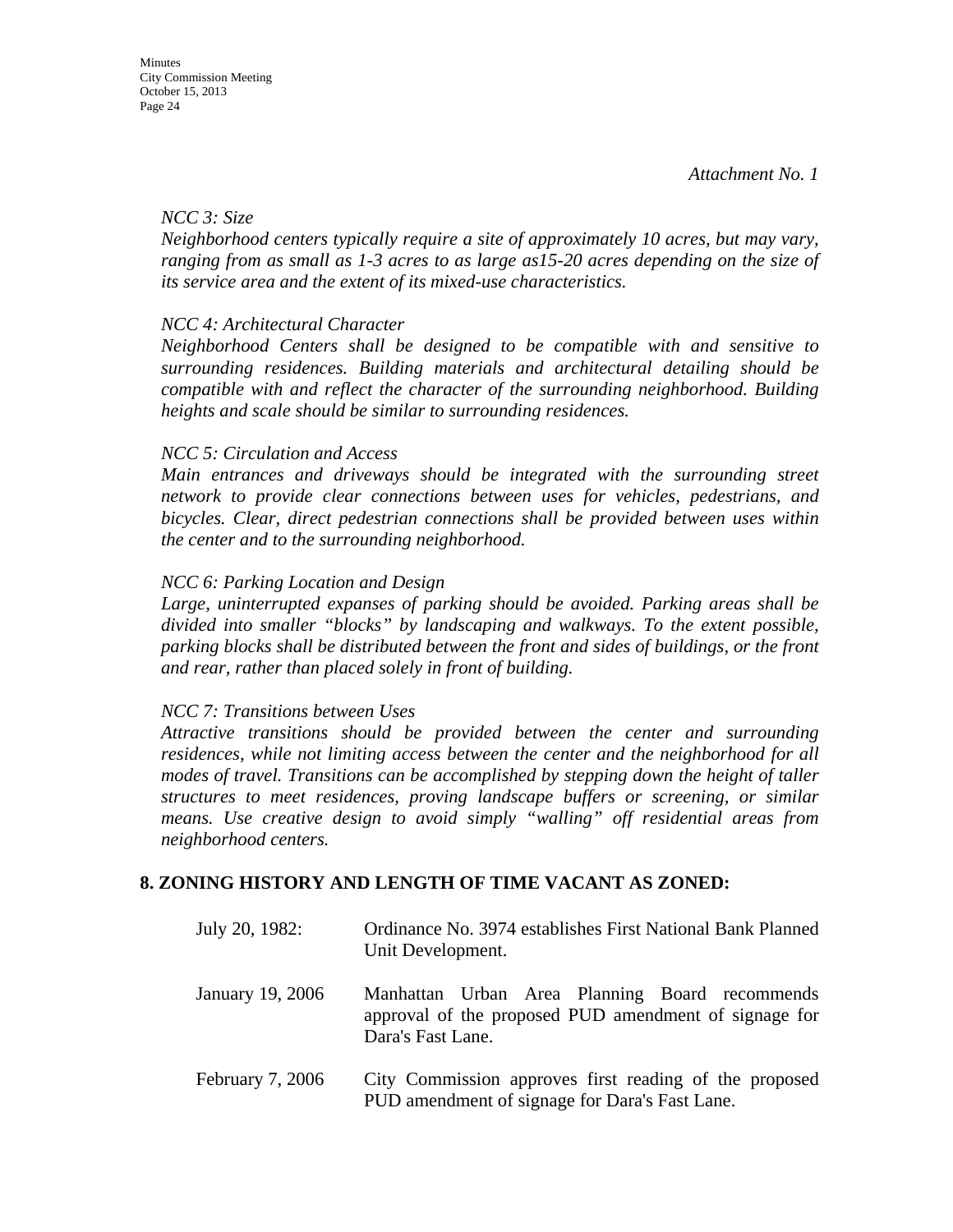February 21, 2006 City Commission approves Ordinance No. 6525 amending the signage for Dara's Fast Lane.

**9. CONSISTENCY WITH INTENT AND PURPOSE OF THE ZONING ORDINANCE:** The intent and purpose of the Zoning Regulations is to protect the public health, safety, and general welfare; regulate the use of land and buildings within zoning districts to assure compatibility; and to protect property values. The PUD Regulations are intended to provide a maximum choice of living environments by allowing a variety of housing and building types; a more efficient land use than is generally achieved through conventional development; a development pattern that is in harmony with land use density, transportation facilities and community facilities; and a development plan which addresses specific needs and unique conditions of the site which may require changes in bulk regulations or layout.

The proposed amendment, except for the proposed residential use, is consistent with Ordinance No. 3947, and the approved PUD, the Manhattan Zoning Regulations, and PUD requirements of the Manhattan Zoning Regulations.

**10. RELATIVE GAIN TO THE PUBLIC HEALTH, SAFETY AND WELFARE THAT DENIAL OF THE REQUEST WOULD ACCOMPLISH, COMPARED WITH THE HARDSHIP IMPOSED UPON THE APPLICANT:** There appears to be no gain to the public that denial would accomplish. The proposed amendment to provide educational, cultural, and religious institutions and their associated activities will allow the owner to take advantage of its location to Kansas State University to provide space for University offices and student space. These uses will allow the commercial development to be used to its full potential. Denial of the PUD amendment may be a hardship to the owner in that it would limit the use of an existing commercial development.

**11. ADEQUACY OF PUBLIC FACILITIES AND SERVICES:** Adequate street, sanitary sewer, and water services are available to serve the development.

#### **12. OTHER APPLICABLE FACTORS:** None

#### **13. STAFF COMMENTS:**

City Administration recommends approval of the amendment of Ordinance No. 3947 and the Final Development Plan of Lot 1, First National Bank Addition, Commercial Planned Unit Development to add educational, cultural, and religious institutions and their associated activities to the list of permitted uses, with the following conditions: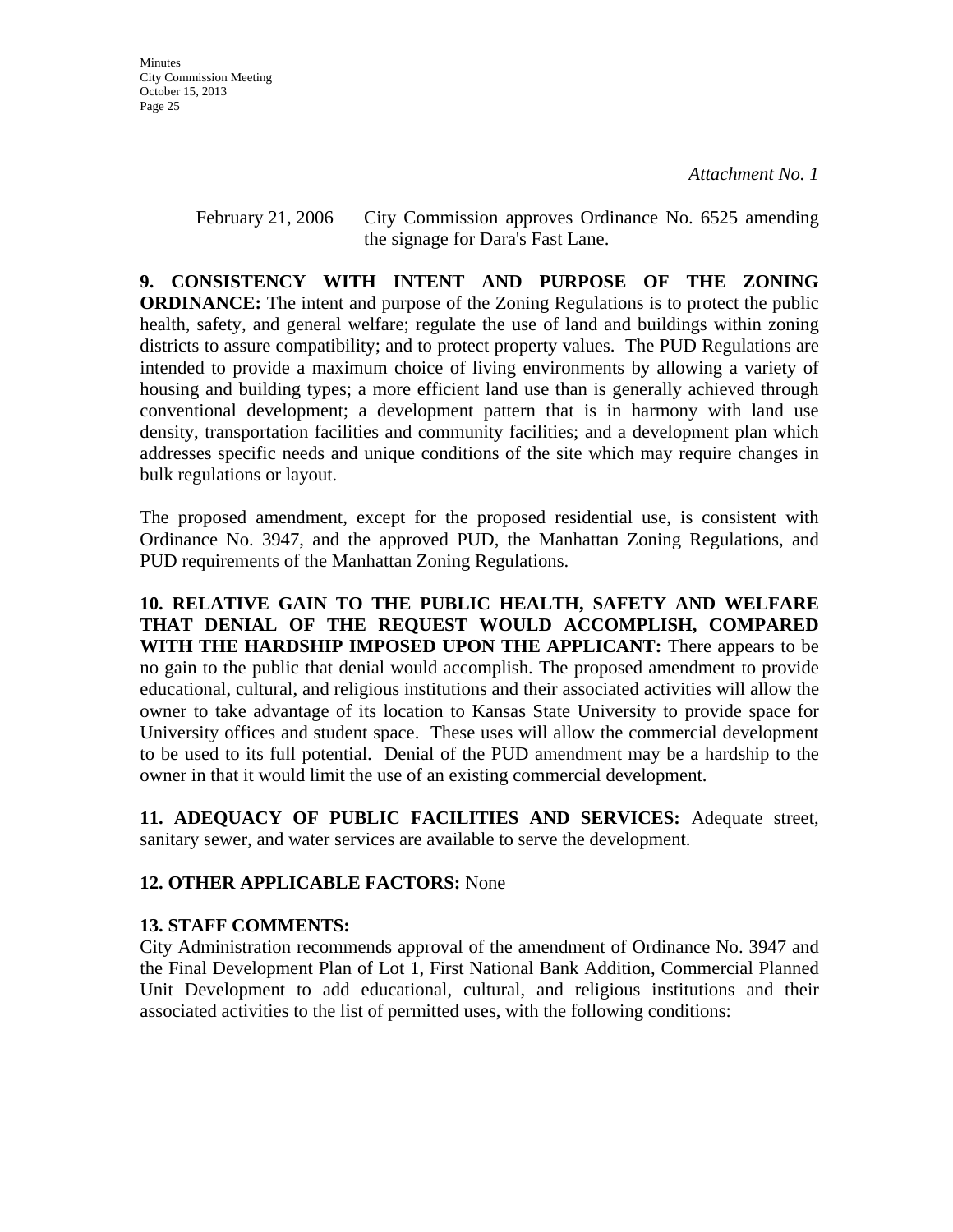- 1. Permitted uses on Lot 1 shall include educational, religious and cultural institutions and their associated activities, and all the permitted and conditional uses of the C-2, Neighborhood Shopping District, except that the following uses shall be prohibited: Air conditioning, heating and plumbing sales; Automobile service stations; Tire, battery, and Automobile accessory stores; Bus terminals; Car washes; Drive-in establishments not associated with a bank or financial institution; Hotels and motels; Kennels, Package liquor stores; Public Utilities such as electrical or telephone substations that are not owned or operated by a municipality, where employees are generally not present, and that are in or near the area they are designed to serve.
- 2. Any future residential uses shall require a PUD amendment application to address layout and parking issues.
- 3. The following restriction listed in the original PUD application approved by Ordinance No. 3974 on July 20, 1982, shall be revoked: No single use can occupy more than 4,000 square feet of floor area and at least 50% of the second floor would have to be used for business and professional offices.
- 4. Landscaping and irrigation shall be provided pursuant to a Landscaping Performance Agreement between the City and the owner, which shall be entered into prior to issuance of a building permit.
- 5. All landscaping and irrigation shall be maintained in good condition.
- 6. Signs shall be provided as proposed in the application documents, and Exempt signs to allow to those types of signs described in Article VI, Section 6-104  $(A)(1),(2),(4),(5)$ , and  $(7)$ ; and, Section 6-104  $(B)(2)$  and  $B(5)$ .

## **ALTERNATIVES:**

- 1. Recommend approval of the proposed amendment of Ordinance No. 3947 and the Final Development Plan of Lot 1, First National Bank Addition, Commercial Planned Unit Development, stating the basis for such recommendation, with the 6 conditions listed in the staff report.
- 2. Recommend denial of the proposed amendment of Ordinance No. 3947 and the Final Development Plan of Lot 1, First National Bank Addition, Commercial Planned Unit Development, stating the specific reasons for denial.
- 3. Table the proposed Amendment to a specific date, for specifically stated reasons.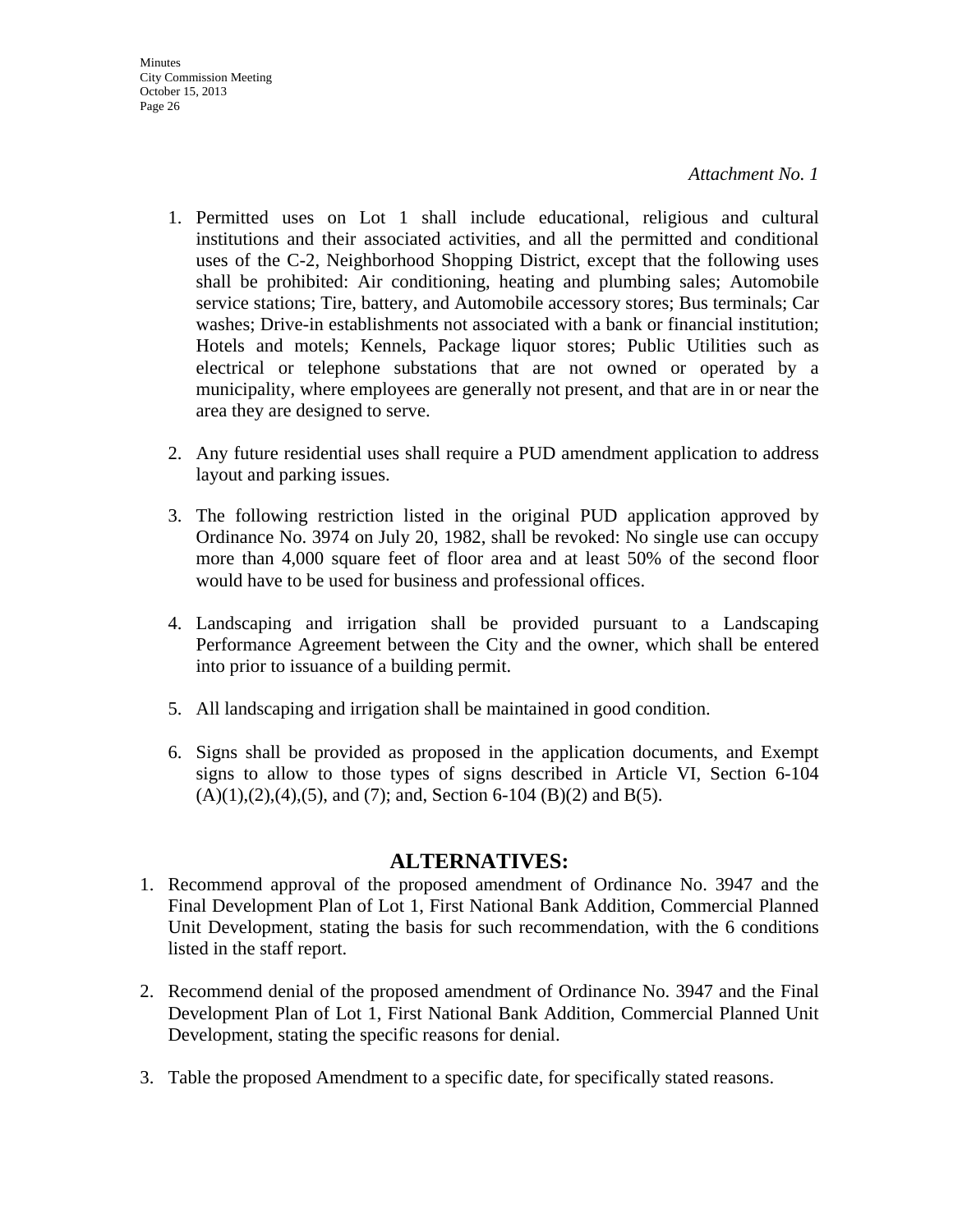*Attachment No. 1*

#### **POSSIBLE MOTION:**

The Manhattan Urban Area Planning Board recommends approval of the proposed amendment of Ordinance No. 3947 and the Final Development Plan for Lot 1, First National Bank Addition, Commercial Planned Unit Development, based on the findings in the Staff Report, subject to the six (6) conditions of approval recommended by City Administration.

**PREPARED BY:** Chad Bunger, AICP, CFM, Planner II

**DATE:** August 27, 2013.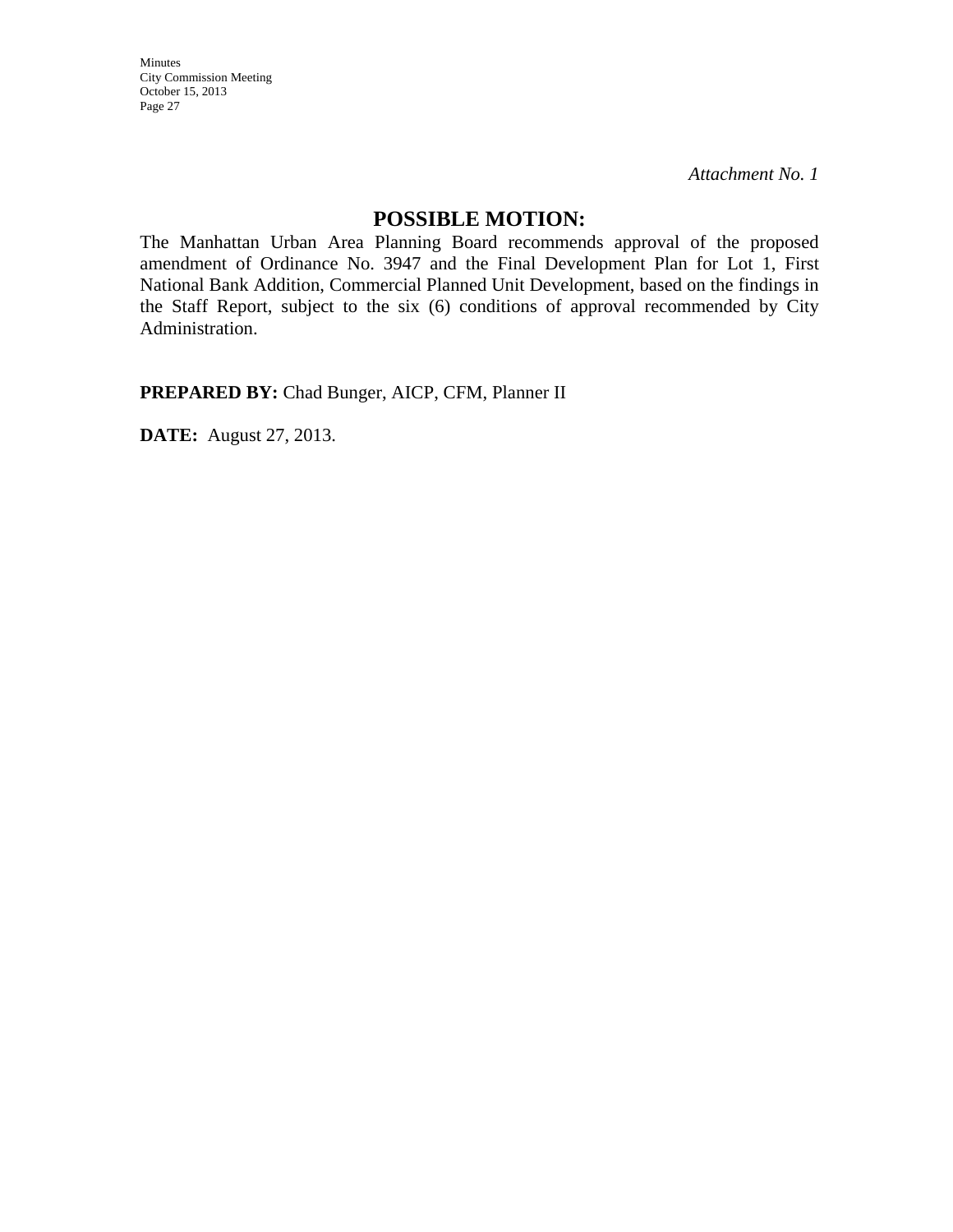#### **STAFF REPORT REZONE MATC**

**APPLICATION:** The application is a request to rezone the Manhattan Area Technical College (MATC) campus located north of Dickens Avenue, south of Lundin Drive, East of Wreath Avenue, and west of Seth Child Road.

The applicant indicates in its Wikipedia page that, "Manhattan Area Technical College was established in 1965 by statute under the Kansas Board of Education and named Manhattan Area Vocational Technical School. Programs were offered on the campus of Manhattan High School until the current campus located at 3136 Dickens Ave was completed in 1967. The school was renamed Manhattan Area Technical Center in 1992 and continued under that name until 1996, when legislation passed in 1994 allowed vocational/technical schools to apply for recognition as a college. In 1996, Kansas Governor Bill Graves signed into law Kansas House Bill 2606, which designated the school Manhattan Area Technical College. In 2004, the College separated from the local united school district (USD 383) and became a stand-alone public institution. Dr. Rob Edleston was hired as the College's first President and Chief Executive Officer under the newly formed, autonomous, Board of Directors. In 2007, the school earned accreditation through the Higher Learning Commission of the North Central Association of Colleges and Schools and has since been reaccredited until 2020-2021."

**FROM:** R, Single-Family Residential District.

**TO:** U, University District.

**APPLICANT:** Robert J. Edleston, President and CEO of MATC.

**ADDRESS:** Manhattan Area Technical College.

**OWNER:** Manhattan Area Technical College Board of Directors.

**ADDRESS:** Manhattan Area Technical College.

**LEGAL DESCRIPTION:** The MATC campus is an unplatted tract of land generally located in Section 11.

**LOCATION:** The MATC campus is generally located north of Dickens Avenue, south of Lundin Drive, east of Wreath Avenue, and west of Seth Child Road.

**AREA:** The MATC campus is approximately 20 acres in area.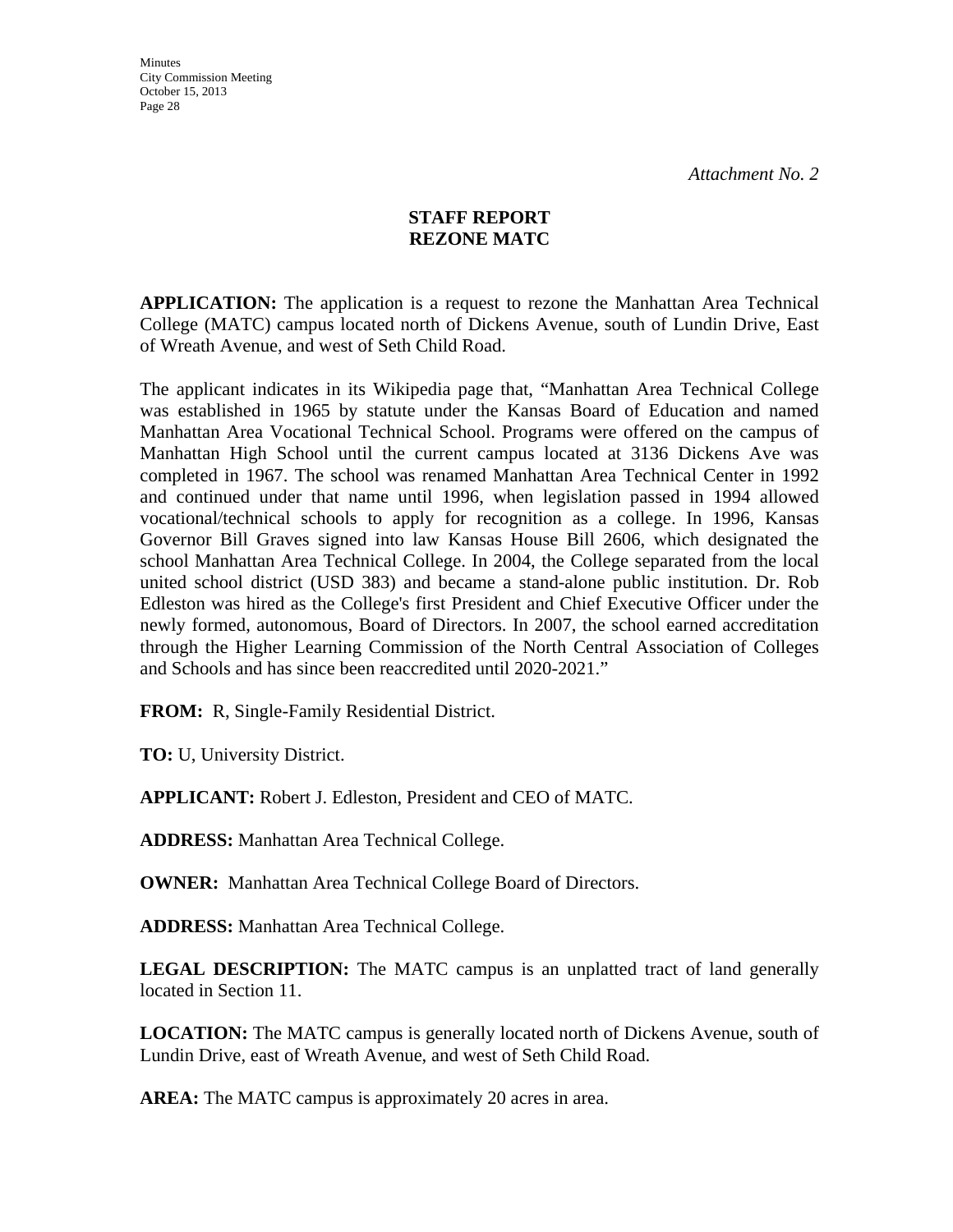#### **DATE OF NEIGHBORHOOD MEETING:** July 22, 2013.

**DATE OF PUBLIC NOTICE PUBLICATION:** Thursday, August 15, 2013.

## **DATE OF PUBLIC HEARING: PLANNING BOARD:** Thursday, September 5, 2013.

**CITY COMMISSION:** Tuesday, October 1, 2013.

#### **THIRTEEN MATTERS TO BE CONSIDERED WHEN REZONING**

**1. EXISTING USE:** The existing use of the approximate 20 acre is the MATC campus, a vocational technical school offering a curriculum of automotive, business, computer, building trades, computer networking, CAD, electrical and power distribution (including outdoor practical labs), dental hygiene, as well as administrative and maintenance buildings, lab and classroom buildings and outdoor lab space, off-street parking lots, open landscaped lawns, and a natural/recreation area with pedestrian walkways and other amenities.

**2. PHYSICAL AND ENVIRONMENTAL CHARACTERISTICS:** The MATC campus is bounded on the north by Lundin Drive, a local street serving an apartment complex; on the south by Dickens Avenue, a collector street; on the east by Seth Child Road, an arterial street; and, on the west by Wreath Avenue, a collector street. Existing off-street parking and buildings are generally located in the western part of the campus, with the eastern part open space. In the eastern part of the site is an open/recreation area, in which there are large mature trees. A dense row of evergreens, about 550 feet in length, is along the middle portion of the northern boundary of the site. The site slopes primarily to the southeast corner of the campus with storm water directed to a box culvert crossing under Seth Child Road into an improved concrete system, also known as the Virgina-Nevada tributary, and into Wildcat Creek.

## **3. SURROUNDING LAND USE AND ZONING:**

- **NORTH:** Lundin Drive, a local public street, and multiple-family apartments complexes; R-3, Multiple-Family Residential District.
- **SOUTH:** Dickens Avenue, a collector street, single-family and two-family dwelling units; R District, and R-2, Two-Family Residential District.
- **EAST:** Seth Child Road, a four lane arterial street, single-family dwelling units east of Seth Child ; R District.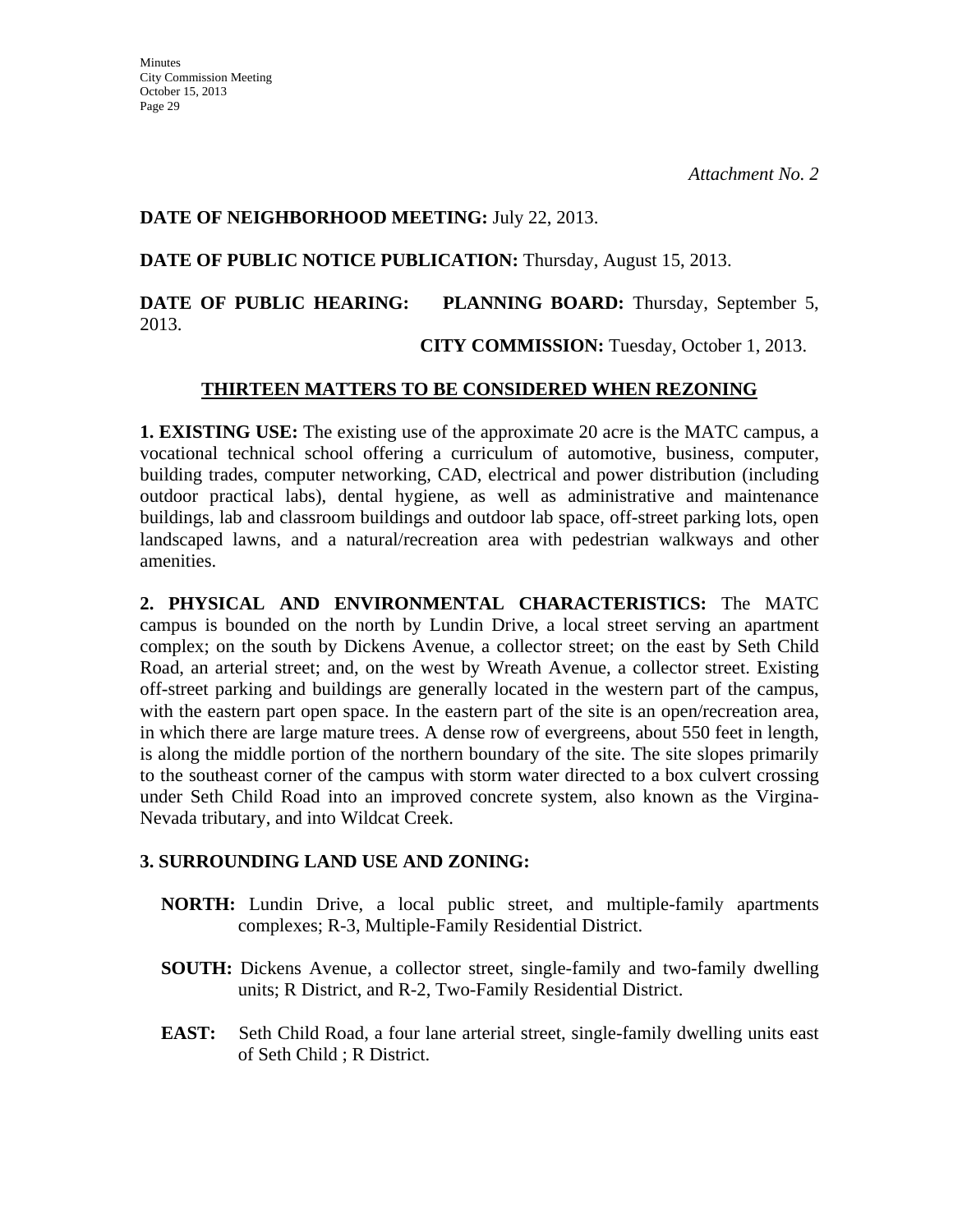**WEST:** Wreath Avenue, a collector street; CICO Park, playground, swimming pools, park and active

**4. GENERAL NEIGHBORHOOD CHARACTER:** The character of the neighborhood in which the MATC campus is located is generally characterized as an established residential neighborhood which developed along with the MATC campus since 1965, and consists of apartment complexes, single-family and two-family residential homes, a large public park, all of which is accessed from a surrounding street network consisting of a major arterial street, Seth Child Road, which provides through traffic movements to residential, commercial and other areas within and outside the City, and collector streets, which provide traffic movements between the arterial street and local streets.

**5. SUITABILITY OF SITE FOR USES UNDER CURRENT ZONING:** The MATC campus is currently zoned R, Single-Family Residential District, a zoning district designed to provide a single-family dwelling zone at a density no greater than one dwelling unit per 10,000 square feet. Schools are a permitted use in the R District. School is a defined in the Manhattan Zoning regulations and means, "Any public or private facility which conducts regular classes pre-K through 12, or any portion thereof, and which meets the minimum educational standards set forth by the State of Kansas. In addition, school shall also include any publicly owned or operated vocational-technical institution. The term "School" shall not include Group Day Care Centers." MATC is a publicly owned and operated vocational-technical institution and is a permitted use in the R District.

**6. COMPATIBILITY OF PROPOSED DISTRICT WITH NEARBY PROPERTIES AND EXTENT TO WHICH IT MAY HAVE DETRIMENTAL AFFECTS:** The MATC campus has been part of the neighborhood since 1965 and has evolved from an extension of USD 383. The existing campus is compatible with nearby neighborhoods and has developed as a part of the neighborhood. Since 1987, the MATC campus has, "…earned accreditation through the Higher Learning Commission of the North Central Association of Colleges and Schools and has since been reaccredited until 2020-2021." The school is a permitted use in the current R District and may develop its campus guided by the Manhattan Area Technical College Master Plan dated December 2012.

The campus will be subject to the proposed U District requirements such as building setback, which is a minimum 50 feet from any lot line, as opposed to the R District's minimum front yard setback of 25 feet and its rear or side yard setbacks of 15 feet. Estimation of setbacks for existing structures along the front lot line adjoin Lundin Drive appear to be approximately 45 feet from the front lot line; no closer than approximately 110 feet from Wreath Avenue; no closer than approximately 118 feet from Dickens Avenue; no closer than 475 feet to Seth Child Road. Accessory structures maybe as close as 25 feet to a front lot line. The MATC campus will be required to provide off-street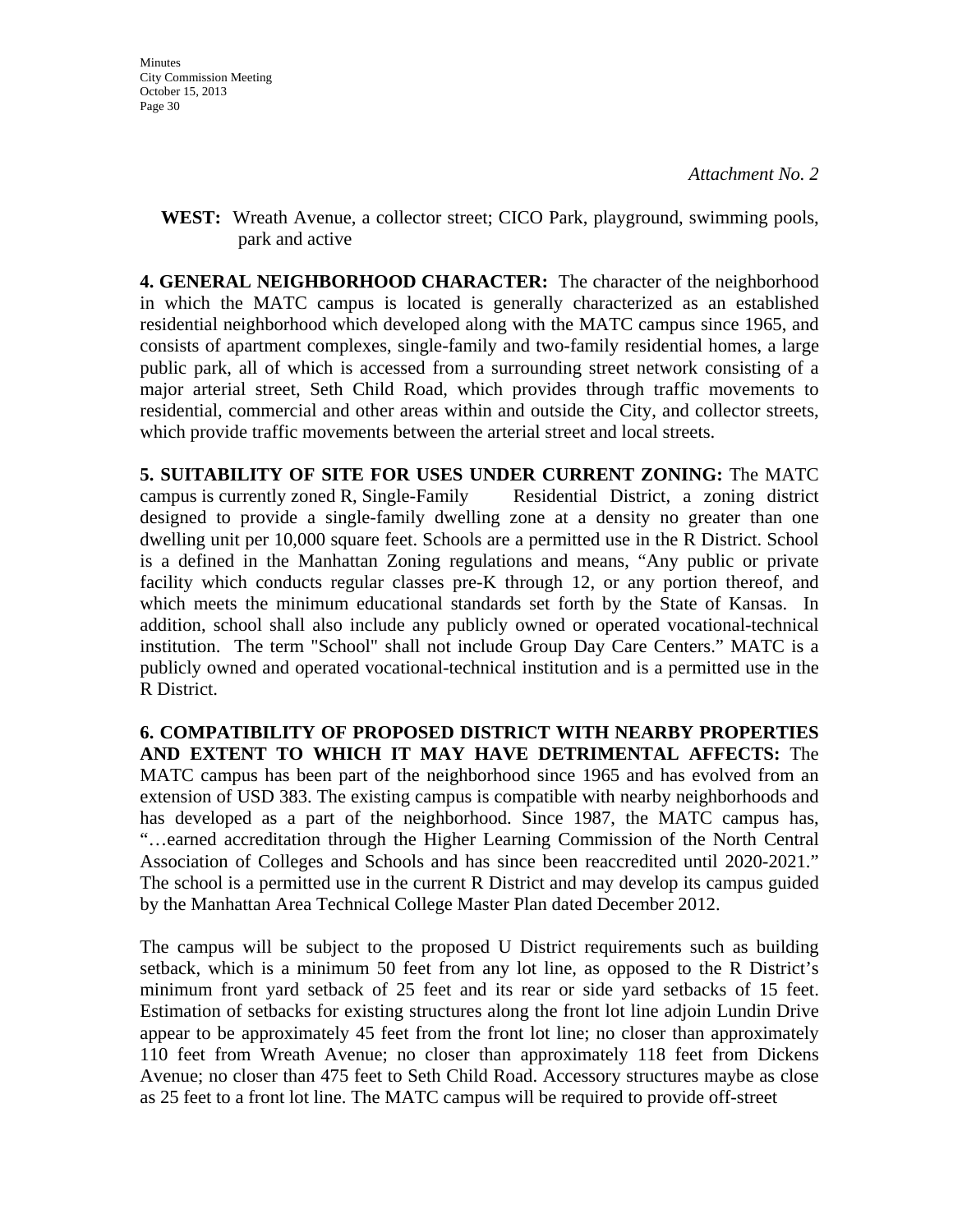#### *Attachment No. 2*

parking as new buildings are constructed, provide a minimum 25 foot setback for parking, as well as screening of parking and landscaping along public streets, with new construction, and meet other requirements of the Manhattan Zoning Regulations, such as lighting, which must be directed away from residential properties and street rights-of-ways so as not to interfere with the residential use or street. Existing parking is estimated at 50 feet from Dickens Avenue and 25 feet along Wreath Avenue, except that in the northwest corner of the campus, the Manhattan Board of Zoning Appeals granted an Exception in 2011 to reduce the front yard setback from 25 feet to nine feet along Lundin Drive and to ten feet along Wreath Avenue for a new off-street parking lot. In general, the U District will impose stricter regulations than the R District, which will allow the MATC campus to develop in a manner compatible with the neighborhood.

**7. CONFORMANCE WITH COMPREHENSIVE PLAN:** The MATC campus is shown on the Northwest Planning Area Future Land Use map as Public/Semi-Public. Public and semi-public land uses include schools, government offices, community centers, fire stations, airports, libraries, hospitals, cemeteries, churches, and other places of worship.

Manhattan Area Technical College is a public school and has recently created a campus master plan, Manhattan Area Technical College Master Plan December 2012, to guide the growth and development of the campus. In the Campus Plan introduction states, "*The purpose of this document is to present the results of a study of the current facilities at Manhattan Area Technical College, and to recommend facility improvements, modifications, additions and land-use planning considerations on campus over the next approximately twenty years in phased increments to continue to keep MATC on pace to continue their progressive growth within various fields of technical education.*" The college's campus plan is a small scale neighborhood master plan for the long term growth of the campus. It is not a Land Use Element of the Comprehensive Plan such as the Grand Mere Community Master Plan, but a vision for MATC *(Campus Master Plan Site Plan and Open Space and Pedestrian and Bicycle Circulation Plan maps attached.)* 

The proposed rezoning of the MATC campus to U District conforms to the Comprehensive Plan.

#### **8. ZONING HISTORY AND LENGTH OF TIME VACANT AS ZONED:**

1965 – Annexation 1969 – Present R District

The Riley County GIS web page notes buildings were constructed beginning in 1967, with building permits issued over the next 30 years through 2011.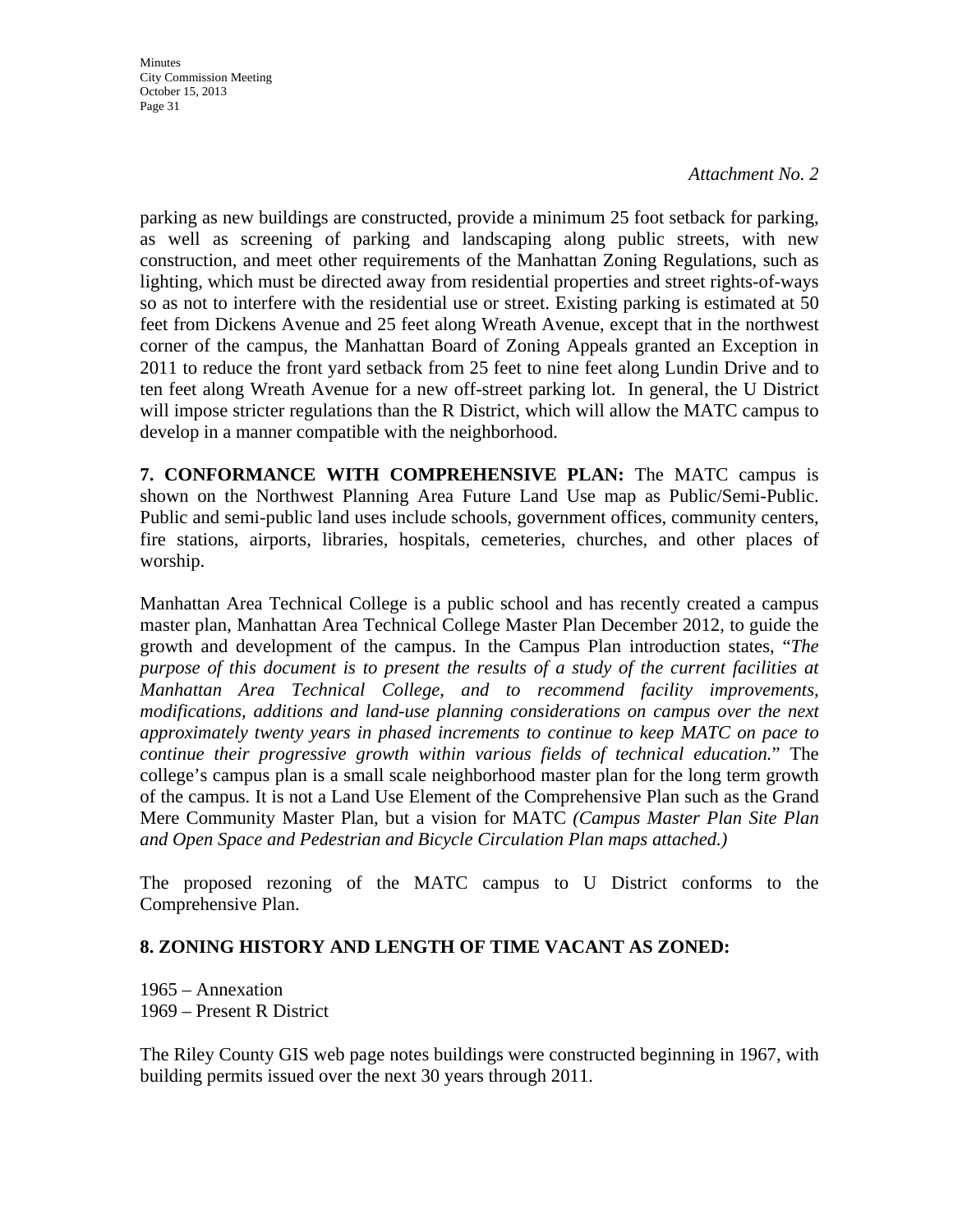**9. CONSISTENCY WITH INTENT AND PURPOSE OF THE ZONING ORDINANCE:** The intent and purpose of the Zoning Regulations is to protect the public health, safety, and general welfare; regulate the use of land and buildings within zoning districts to assure compatibility; and to protect property values.

The University District is designed to permit the establishment of uses normally associated with a University, or other educational institution, and to give these activities more flexibility than within other districts, while providing a landscaped buffer from adjoining zoning districts and public streets.

The U District's minimum district size is five acres and the campus is approximately 20 acres. The U District must be adjacent to a collector or arterial street. The MATC campus is adjacent to Dickens and Wreath Avenues, both of which are collectors, and Seth Child Road, an arterial. Other zoning restrictions are set out in the attached U District requirements. There are no minimum lots coverage or height requirements reflecting the flexibility described in the U District intent above. Off-street parking must be provided in compliance with Article VII, Off-Street Parking and Loading, of the Manhattan Zoning Regulations. The current R District requirements are attached for comparison.

The proposed rezoning of the MATC campus is consistent with the intent of the U District and Manhattan Zoning Regulations.

**10. RELATIVE GAIN TO THE PUBLIC HEALTH, SAFETY AND WELFARE THAT DENIAL OF THE REQUEST WOULD ACCOMPLISH, COMPARED WITH THE HARDSHIP IMPOSED UPON THE APPLICANT:** The public health, safety and welfare should not be adversely affected and there appears to be no gain to the public that denial would accomplish. The MATC campus has been part of the established neighborhood since 1965 and has grown along with the neighborhood. There are no current reports or history that the campus has adversely impacted the public. It may be a hardship to the applicant if the rezoning is denied because there are no apparent adverse affects on the public.

**11. ADEQUACY OF PUBLIC FACILITIES AND SERVICES:** Adequate public services and facilities are available to serve the MATC campus.

**12. OTHER APPLICABLE FACTORS:** No other factors are applicable.

**13. STAFF COMMENTS:** City Administration recommends approval of the proposed rezoning of the Manhattan Area Technical College campus from R, Single-Family Residential District, to U, University District, based on the findings in the Staff Report.